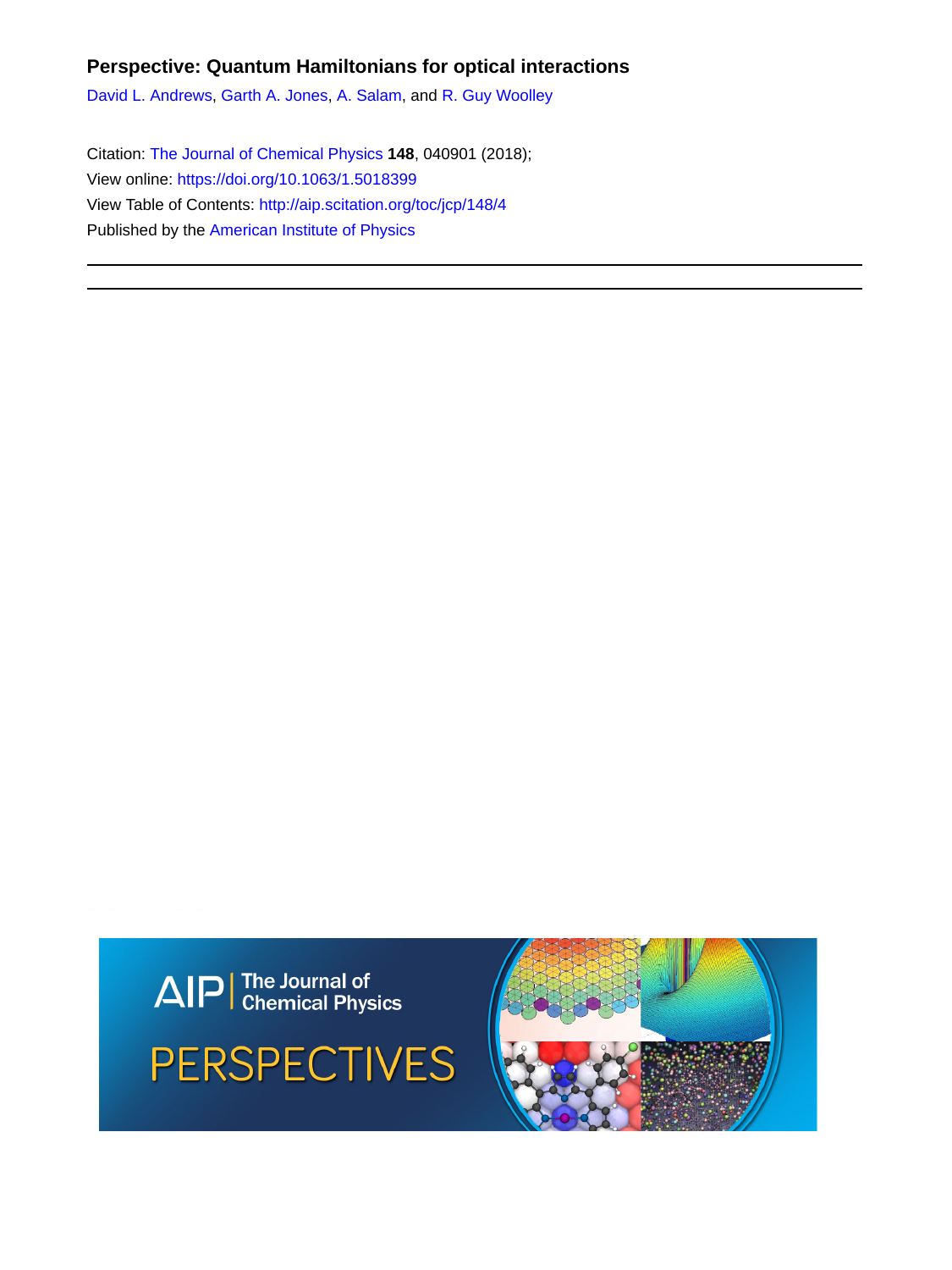

# **[Perspective: Quantum Hamiltonians for optical interactions](https://doi.org/10.1063/1.5018399)**

David L. Andrews,<sup>1[,a\)](#page-1-0)</sup> Garth A. Jones,<sup>1[,b\)](#page-1-1)</sup> A. Salam,<sup>2[,c\)](#page-1-2)</sup> and R. Guy Woolley<sup>3[,d\)](#page-1-3)</sup> *School of Chemistry, University of East Anglia, Norwich Research Park, Norwich NR4 7TJ, United Kingdom Department of Chemistry, Wake Forest University, Winston-Salem, North Carolina 27109, USA School of Science and Technology, Nottingham Trent University, Nottingham NG11 8NS, United Kingdom*

(Received 6 December 2017; accepted 18 January 2018; published online 29 January 2018)

The multipolar Hamiltonian of quantum electrodynamics is extensively employed in chemical and optical physics to treat rigorously the interaction of electromagnetic fields with matter. It is also widely used to evaluate intermolecular interactions. The multipolar version of the Hamiltonian is commonly obtained by carrying out a unitary transformation of the Coulomb gauge Hamiltonian that goes by the name of Power-Zienau-Woolley (PZW). Not only does the formulation provide excellent agreement with experiment, and versatility in its predictive ability, but also superior physical insight. Recently, the foundations and validity of the PZW Hamiltonian have been questioned, raising a concern over issues of gauge transformation and invariance, and whether observable quantities obtained from unitarily equivalent Hamiltonians are identical. Here, an in-depth analysis of theoretical foundations clarifies the issues and enables misconceptions to be identified. Claims of non-physicality are refuted: the PZW transformation and ensuing Hamiltonian are shown to rest on solid physical principles and secure theoretical ground. *Published by AIP Publishing.* <https://doi.org/10.1063/1.5018399>

### **I. INTRODUCTION**

In the rapidly developing and expanding field of modern photonics, it is appropriate to revisit periodically key elements of the underlying theory. Challenging received wisdom and re-evaluating its validity can reveal fresh insights and potentially expose flaws. When it is necessary to account correctly for the interaction of electromagnetic radiation with atoms and molecules on the quantum scale, one advantageous formulation of fundamental theory is the casting of the Hamiltonian in terms of the purely transverse electromagnetic field variables  $\mathbf{E}^{\perp}$ , **B** associated with radiation. This is possible both in classical electrodynamics in Hamiltonian form and in quantum electrodynamics (QED). The quantum case has long been known in the literature as the Power-Zienau-Woolley (PZW) Hamiltonian. $1-10$  $1-10$  It arises from a particular transformation of the familiar Coulomb gauge Hamiltonian, generated by the unitary operator

<span id="page-1-4"></span>
$$
U = \exp(iS/\hbar), \tag{1}
$$

where

$$
S = \int \mathbf{P} \cdot \mathbf{A} \, d\tau. \tag{2}
$$

Here, S signifies a coupling of electromagnetic and material variables: **A** is the Coulomb gauge vector potential operator and **P** is an operator solution of the equation,

<span id="page-1-5"></span>
$$
\nabla \cdot \mathbf{P} = -\rho, \tag{3}
$$

where  $\rho$  is the molecular charge density operator. The multipolar Hamiltonian is the special case obtained when **P** is represented as an expansion in multipole moment operators; $\frac{2}{3}$  $\frac{2}{3}$  $\frac{2}{3}$ in practical applications, it is usually only the leading terms of the multipole series that need to be retained.

In this perspective, we address several misconceptions recently raised in the literature regarding this multipolar form of the QED Hamiltonian, widely used in atomic, molecular, and optical physics, and theoretical chemistry. These issues have resurfaced as the focus of a recent paper by Rousseau and Felbacq<sup>[11](#page-9-3)</sup> (hereafter referred to as RF). Their article aimed to show that a quantum formulation of electrodynamics that is based on the PZW Hamiltonian is fundamentally flawed and therefore unsuited to its many applications. This is a surprising claim since over its close to sixty year history there has been a host of applications to which the PZW Hamiltonian has been applied, which have agreed with or led to predictions borne out by experiment. There are many hundreds of papers in the established literature citing the original work, bearing testimony to its efficacy and success; numerous significant applications and advances have built upon it, even over the last decade.<sup>[12–](#page-9-4)[37](#page-9-5)</sup> Indeed we know of no cases where the theory has been faulted by experimental study—which would usually be the condition to invite reappraisal of a previously successful theory.

Specifically, RF claim that the Coulomb gauge and multipolar Hamiltonians "predict different physical results," even though they have given no calculation of a physical observable to show this. It may be noted at once that the two Hamiltonians are related by the transformation [\(1\)](#page-1-4) and that all the standard results about unitary transformations in quantum mechanics apply; furthermore, the generator S obviously commutes with the vector potential operator **A** and the Coulomb gauge condition,  $\nabla \cdot \mathbf{A} = 0$ , which appears as a constraint in the Hamiltonian theory. These remarks will be elaborated upon in Secs. [II](#page-2-0) and [III.](#page-5-0)

<span id="page-1-0"></span>a)Electronic mail: [d.l.andrews@uea.ac.uk](mailto:d.l.andrews@uea.ac.uk)

<span id="page-1-1"></span>b)Electronic mail: [garth.jones@uea.ac.uk](mailto:garth.jones@uea.ac.uk)

<span id="page-1-2"></span>c)Electronic mail: [salama@wfu.edu](mailto:salama@wfu.edu)

<span id="page-1-3"></span>d)Electronic mail: [rguywoolley@cantab.net](mailto:rguywoolley@cantab.net)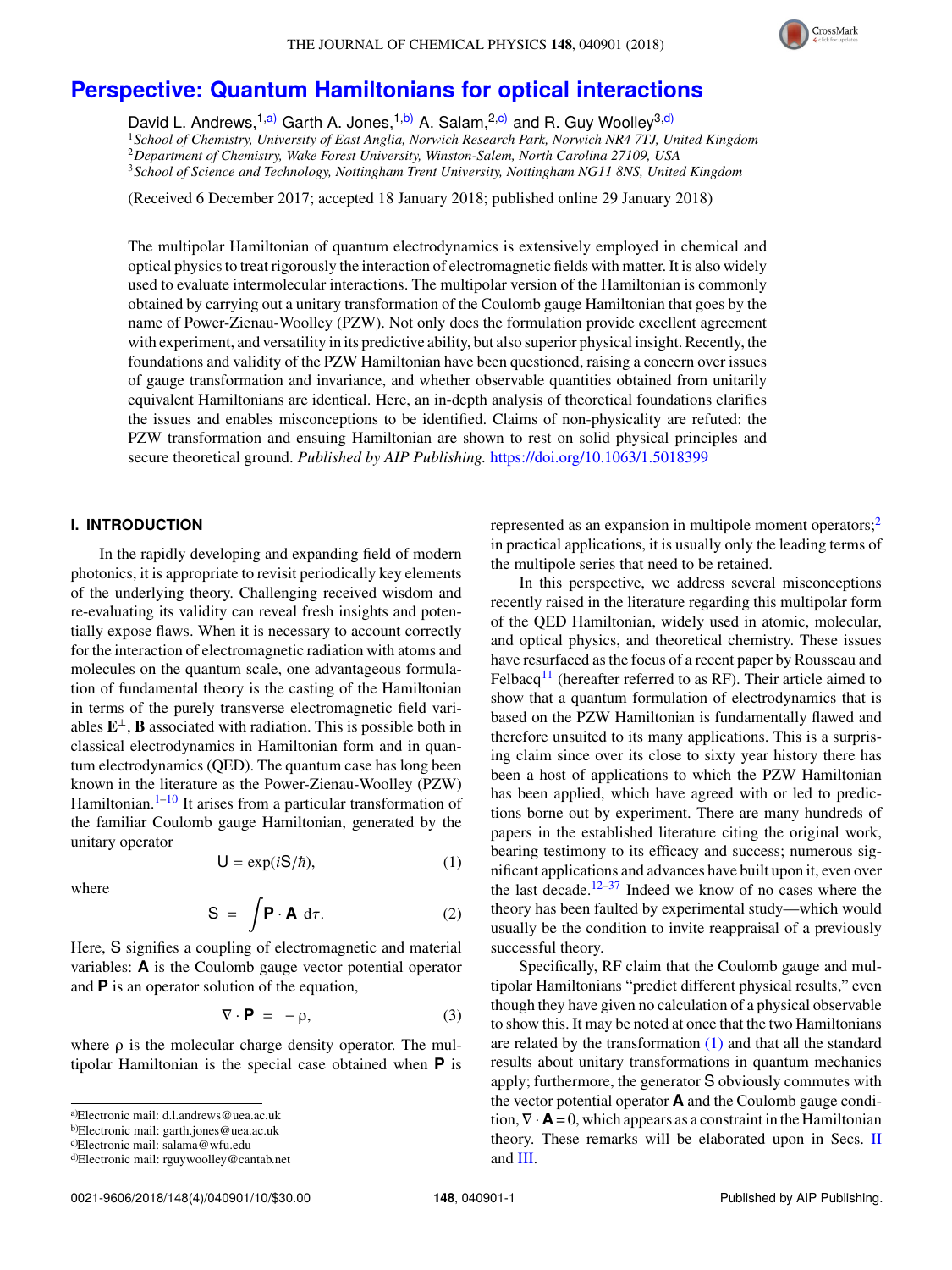We also note that the applicability of a PZW-like transformation has been demonstrated in high-energy physics (in non-Abelian gauge theory)<sup>[38](#page-9-6)[,39](#page-9-7)</sup> and in the proof of the stability of ordinary matter in the presence of quantized radiation, i.e., in the real world, through rigorous functional analysis.<sup>[40](#page-9-8)</sup> In these cases, the intention is to be able to pass between the Coulomb and PZW formulations as convenient, for example, the PZWtransformed version has smoother mathematical behaviour at low photon frequencies—since it involves the electromagnetic fields rather than the vector potential—as compared to the Coulomb gauge form, and this facilitates certain important estimates in the proof of stability. It has been used in its multipolar form to describe QED in a cavity $41$ —see also Refs. [42](#page-9-10) and [43.](#page-9-11) It has also been applied to the Coulomb gauge Hamiltonian describing a medium that is linear, absorbing and dispersing to generate a multipolar formulation of macroscopic QED, successfully employed in the calculation of Casimir-van der Waals forces.[44,](#page-9-12)[45](#page-9-13)

In this work, we focus on the challenge, demonstrating that any assertion that "the PZW Hamiltonian has inconsistencies" is simply wrong; we identify serious inaccuracies in the analysis offered in support of this recent claim.<sup>[11](#page-9-3)</sup> Furthermore, we clarify several points regarding important physical notions relating to near-field, multipolar quantum electrodynamics, which may have led to these erroneous conclusions. Our examination reaffirms the rigour, internal consistency and validity of the PZW transformation and the ensuing Hamiltonian. At a time, when the span of application for photonic interactions is developing apace, we believe it is crucial for theorists, computational modellers, and experimentalists alike to have confidence in the rigour and correctness of core theory.

One of the less recognized problems when working within the framework of *semiclassical* radiation theory is the temptation to cultivate a view of "gauge transformations" exactly as in Maxwell's theory, failing to appreciate that through the construction of a quantum Hamiltonian from a classical Lagrangian, using the general method from the work of Dirac:<sup>[46](#page-9-14)</sup> (1) *the scalar potential is dispensed with completely*, and (2) *there are no time-dependent gauge transformations*. Temporal evolution depends on a vector potential with no explicit time-dependence, and its conjugate momentum, simply through modified Poisson-brackets (known as Dirac brackets) which become commutators after quantization. This will be described in Sec. [II,](#page-2-0) which presents the fundamental theory related to quantum optical Hamiltonians. Then in Sec. [III,](#page-5-0) we describe some specifics of the PZW transformation. Once this has been developed, we will be in a position to clarify misconceptions about the applicability of the PZW Hamiltonian, as well as certain subtleties when working in near-field QED applications: this will be carried out in Sec. [IV.](#page-7-0) Where we can, we will also attempt to give insight into how we think some of these common misunderstandings may have arisen. Finally, in Sec. [V,](#page-8-0) we give some indications of the present scope and future prospects for application of the multipolar Hamiltonian.

### <span id="page-2-0"></span>**II. THE GENERAL HAMILTONIAN**

The cornerstone of modern theories of the interactions of atoms and molecules with electromagnetic radiation is a classical Lagrangian that has been known for more than a hundred years. For particles with charge and mass parameters {*en*,  $m_n$ ,  $n = 1, \ldots, N$  and positions  $\{x_n, n = 1, \ldots, N\}$  interacting with an electromagnetic field  $(E, B)$ , this is<sup>4[,47,](#page-9-16)[48](#page-9-17)</sup>

$$
L = \frac{1}{2} \sum_{n} m_{n} |\dot{\mathbf{x}}_{n}|^{2} - \int \rho \phi \, d\tau + \int \mathbf{j} \cdot \mathbf{a} \, d\tau
$$

$$
+ \frac{1}{2} \epsilon_{0} \int (\mathbf{E} \cdot \mathbf{E} - c^{2} \mathbf{B} \cdot \mathbf{B}) \, d\tau, \tag{4}
$$

where  $\phi$ , **a** are field potentials satisfying

<span id="page-2-2"></span><span id="page-2-1"></span>
$$
\mathbf{E} = -\nabla \phi - \frac{\partial \mathbf{a}}{\partial t}, \quad \mathbf{B} = \nabla \wedge \mathbf{a}, \tag{5}
$$

 $\frac{\partial}{\partial t}$ ,  $\frac{\partial}{\partial t}$ ,  $\frac{\partial}{\partial t}$ ,  $\frac{\partial}{\partial t}$ ,  $\frac{\partial}{\partial t}$ ,  $\frac{\partial}{\partial t}$ ,  $\frac{\partial}{\partial t}$ implied). The variables  $\rho$  and **j** are the usual charge and current densities for point particles, defined as the distributions

<span id="page-2-3"></span>
$$
\rho(\mathbf{x}) = \sum_{n} e_n \delta^3(\mathbf{x}_n - \mathbf{x}), \quad \mathbf{j}(\mathbf{x}) = \sum_{n} e_n \dot{\mathbf{x}}_n \delta^3(\mathbf{x}_n - \mathbf{x}). \tag{6}
$$

Taking  $\{x_n, \dot{x}_n, n = 1...N\}$  and the field potentials,  $\phi$  and **a**, as the independent dynamical variables in the Lagrangian function for the interaction of charged particles with a radiation field, and substituting *L* in the Euler-Lagrange equations yields the Maxwell equations and Lorentz force law as the equations of motion. This Lagrangian describes a closed system and ∂*L*/∂*<sup>t</sup>* = 0; hence the classical Hamiltonian *<sup>H</sup>* derived from it by the usual arguments is the constant energy of the whole system. Any Lagrangian that does not contain *derivatives* of the field strengths (**E**, **B**) is said to show *minimal coupling* between the charges and the fields, independently of any gauge condition that might be invoked. While it is possible to develop a quantum theory in this Lagrangian framework using Feynman's path integral formalism,  $49$  it is customary in nonrelativistic QED to work with the Schrödinger equation for a Hamiltonian operator. Usually this Hamiltonian is obtained by following the canonical quantization prescription, from the work of Dirac, of first obtaining a classical Hamiltonian theory and then reinterpreting the Poisson-bracket algebra of the variables as quantum commutators. We follow this traditional route.

There is an immediate technical difficulty, however, for the formulation of electrodynamics in an appropriate Hamiltonian framework starting from  $(4)$ . The canonical momenta for the electromagnetic field described by arbitrary potentials  $\phi$ , **a** consistent with [\(5\)](#page-2-2) are defined as  $\pi = \delta L/\delta \dot{a}$ ,  $\pi_0 = \delta L/\delta \dot{\phi}$ . Since *L* has no terms in  $\dot{\phi}$ ,  $\pi_0 = 0$ ; this implies that the Legendre transformation from Lagrangian to Hamiltonian variables is singular. The traditional solution to this problem, from the work of Fermi,<sup>[50](#page-9-19)</sup> involved the modification of  $L$  by the introduction of a gauge condition which does not affect the equations of motion. This is now viewed as a historical proce-dure, and the modern Hamiltonian theory<sup>[51–](#page-9-20)[53](#page-9-21)</sup> derives from the general solution to this problem first proposed by Dirac; [46,](#page-9-14)[54](#page-9-22)-56 it involves the elimination of the scalar potential from the formalism and the recognition of the existence of "constraints" (relations between the canonical variables). The application of his method to the electrodynamics of atoms and molecules provided for subsequent development in the chemical physics literature.<sup>[2](#page-9-2)[,3](#page-9-24)[,57](#page-9-25)[–59](#page-9-26)</sup> In Dirac's original work, the Hamiltonian is built out of only manifestly *gauge-invariant* quantities.<sup>[60](#page-9-27)</sup>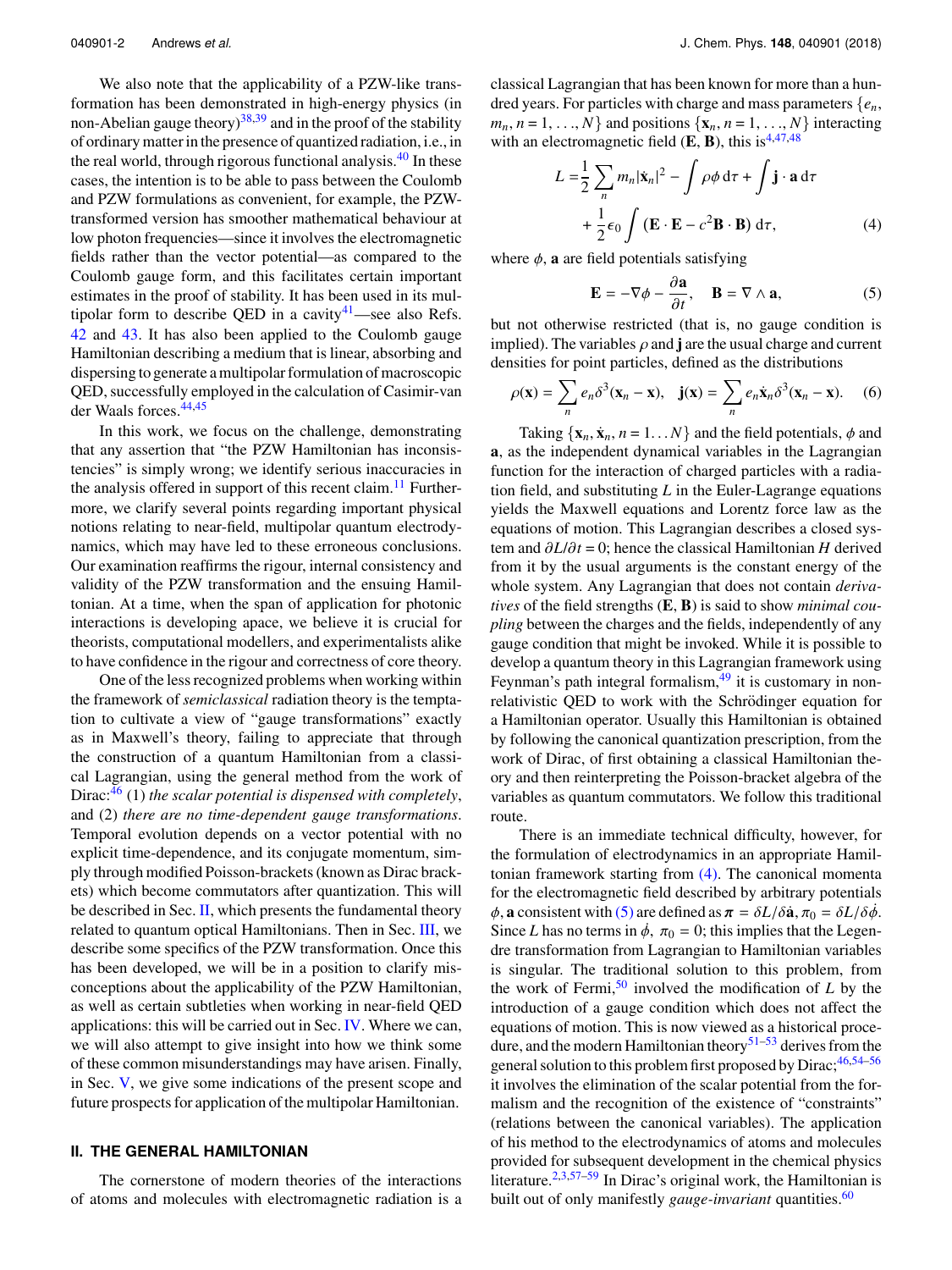In the non-relativistic electrodynamics of charged particles, the gauge-invariant classical Hamiltonian that follows from Dirac's method applied to  $L$ , Eq. [\(4\),](#page-2-1) is<sup>[59](#page-9-26)</sup>

<span id="page-3-0"></span>
$$
H = \sum_{n} \frac{1}{2m_n} |\overline{\mathbf{p}}_n|^2 + \frac{1}{2} \epsilon_0 \int (|\mathbf{E}|^2 + c^2 |\mathbf{B}|^2) d\tau, \qquad (7)
$$

where, for each of the particles labeled *n*,  $\overline{\mathbf{p}}_n = \mathbf{p}_n - e_n \mathbf{a}(\mathbf{x}_n)$ ,  $H = \sum_{n} \frac{1}{2m_n} |\bar{\mathbf{p}}_n|^2 + \frac{1}{2} \epsilon_0 \int (|\mathbf{E}|^2 + c^2 |\mathbf{B}|^2) d\tau$ , (7)<br>where, for each of the particles labeled *n*,  $\bar{\mathbf{p}}_n = \mathbf{p}_n - e_n \mathbf{a}(\mathbf{x}_n)$ ,<br>and  $\epsilon_0 \mathbf{E} = -\pi$  in terms of the canonical variables  $\{\mathbf$ **a**,  $\pi$ . Superficially this appears to be the Hamiltonian for "free" charges and the electromagnetic field. However, the charge-field coupling parameter *e<sup>n</sup>* appears in the non-zero Poisson brackets of the  $\{\bar{p}_n\}$  variables which are not canonical variables,

<span id="page-3-2"></span>
$$
\{\overline{p}_n^{\alpha}, \overline{p}_n^{\beta}\} = e_n \epsilon_{\beta \alpha \mu} B(\mathbf{x}_n)^{\mu},
$$
  

$$
\{\overline{p}_n^{\alpha}, E(\mathbf{x})^{\mu}\} = e_n \epsilon_0^{-1} \delta_{\alpha \mu} \delta^3(\mathbf{x}_n - \mathbf{x}).
$$
 (8)

To these must be conjoined the conditions

<span id="page-3-1"></span>
$$
\{\mathbf{x}_{n}^{\alpha}, \overline{\mathbf{p}}_{m}^{\beta}\} = \delta_{nm}\delta_{\alpha\beta},
$$
  

$$
\{B(\mathbf{x})^{\beta}, E(\mathbf{x}')^{\mu}\} = -\epsilon_{0}^{-1} \epsilon_{\beta\alpha\mu} \nabla_{\mathbf{x}}^{\alpha} \delta^{3}(\mathbf{x} - \mathbf{x}'),
$$
 (9)

where  $\epsilon_{\alpha\beta\mu}$  is the usual Levi-Civita symbol and the Greek letters label the components of the 3-dimensional vectors. The inter-charge Coulomb interaction becomes explicit when the electric field is split into longitudinal ( $\mathbf{E}^{\parallel}$ ) and transverse ( $\mathbf{E}^{\perp}$ ) components—a gauge-invariant separation. The space integral of  $|E^{||}|^2$  gives the Coulomb energies, and the integral over |  $|E^{\perp}|^2$  is associated with radiation. Equations [\(7\)–](#page-3-0)[\(9\)](#page-3-1) constitute a complete statement of the classical electrodynamics of charged particles in Hamiltonian form.

The appropriate representation of atoms and photons becomes possible only after quantization of the particle and field variables. Canonical quantization postulates a direct correspondence between classical Poisson brackets and quantum commutators, applied to all observables

$$
\{A, B\} = C \implies [A, B] = i\hbar \, C,\tag{10}
$$

which yields the corresponding gauge invariant quantum electrodynamics. Such a formalism does not yield a tractable scheme for atoms and molecules, not least because of the difficulty of giving the algebra [\(8\)](#page-3-2) and [\(9\)](#page-3-1) a concrete realization. It is therefore customary to work instead with the canonical variables which have the usual canonical Poisson-brackets since in the original Lagrangian formulation the particle and field variables were assumed to be independent of each other. One then has to take account of the following equation of constraint:

<span id="page-3-3"></span>
$$
\nabla \cdot \pi + \rho \approx 0, \tag{11}
$$

which must be written as a "weak" equation in Dirac's termi-nology<sup>[46](#page-9-14)</sup> if one uses the canonical variables  $(\mathbf{a}, \pi)$  because [\(11\)](#page-3-3) interpreted as an ordinary equation is not consistent<sup>[53](#page-9-21)</sup> with the canonical commutation relation for **<sup>a</sup>** and π.

Now consider the general linear superposition of  $(11)$  with a suitably smooth function *f*,

<span id="page-3-4"></span>
$$
G = \int f(\nabla \cdot \pi + \rho) d\tau, \qquad (12)
$$

which may be used as the generator of an infinitesimal canonical transformation of a dynamical variable  $\Omega$  according to the usual rule

$$
\delta\Omega = \epsilon\{G, \Omega\},\tag{13}
$$

where  $\epsilon$  is infinitesimal. Then we find

$$
\pi \to \pi' = \pi, \tag{14}
$$

$$
\mathbf{a} \to \mathbf{a}' = \mathbf{a} + \epsilon \nabla f,\tag{15}
$$

$$
\mathbf{x}_n \to \mathbf{x}'_n = \mathbf{x}_n,\tag{16}
$$

$$
\mathbf{p}_n \to \mathbf{p}_n' = \mathbf{p}_n - \epsilon e_n \nabla f(\mathbf{x}_n),\tag{17}
$$

$$
H \to H' \equiv H. \tag{18}
$$

Evidently *G* is a non-trivial constant of the motion and so describes an invariance of the system; it induces a gauge transformation in the vector potential and a corresponding change in the particle momenta such that the  ${\{\overline{\mathbf{p}}_n\}}$  are unchanged. It is this invariance of the physical dynamics that is referred to as *gauge invariance*.

A gauge condition is any linear functional of the vector potential,

<span id="page-3-5"></span>
$$
l(\mathbf{a}) = 0,\tag{19}
$$

which can be viewed as another constraint on the dynamical variables. If *l* is chosen such that its Poisson-bracket with *G*, Eq.  $(12)$ , is non-zero,

$$
\{G(\pi,\rho), l(\mathbf{a})\} \neq 0, \tag{20}
$$

it may be shown that it is possible to redefine the Poisson brackets of the dynamical variables (to give the so-called "Dirac brackets") so that the modified brackets of the constraints with all dynamical variables vanish identically, *and* the equations of motion are preserved. $46$  The constraints can then be taken as ordinary equations, and  $(11)$  written as an ordinary equality instead of a "weak" equality. In this form, it simply represents Gauss's law relating the electric field, **E**, to the charge density,  $\rho$ ,

<span id="page-3-8"></span>
$$
\epsilon_0 \nabla \cdot \mathbf{E} = \rho. \tag{21}
$$

The Dirac brackets are used in exactly the same way as the usual Poisson form. After standard canonical quantization, they provide the commutation relations. Thus the Hamiltonian has a fixed form, and every distinct gauge condition has its own set of Dirac brackets arrived at through Dirac's construction.

While there are infinitely many possible gauge conditions, Eq. [\(19\),](#page-3-5) only two have found practical utility in atomic and molecular physics, the "Coulomb" or "radiation" gauge defined by

<span id="page-3-7"></span>
$$
\nabla \cdot \mathbf{A}(\mathbf{x}) = 0, \qquad \text{Coulomb gauge condition,} \qquad (22)
$$

and the "multipolar" gauge defined by

<span id="page-3-6"></span>
$$
\mathbf{x} \cdot \mathbf{a}(\mathbf{x}) = 0, \qquad \text{multipolar gauge condition.} \tag{23}
$$

There is a long history for the use of the gauge condition  $(23)$  and a clear connection with the PZW transformation.<sup>[61](#page-9-28)[–63](#page-9-29)</sup> Having said that, it is important to recognize that the PZW Hamiltonian (Sec. [III\)](#page-5-0) makes no use of the vector potential.

The "multipolar" gauge vector potential  $\mathbf{a}_M$  is defined  $bv^{64}$  $bv^{64}$  $bv^{64}$ 

$$
\mathbf{a}_M(\mathbf{x}',t) = \mathbf{A}(\mathbf{x}',t) - \nabla_{\mathbf{x}'} \int_0^1 \mathrm{d}u \; \mathbf{x}' \cdot \mathbf{A}(u\mathbf{x}',t),\tag{24}
$$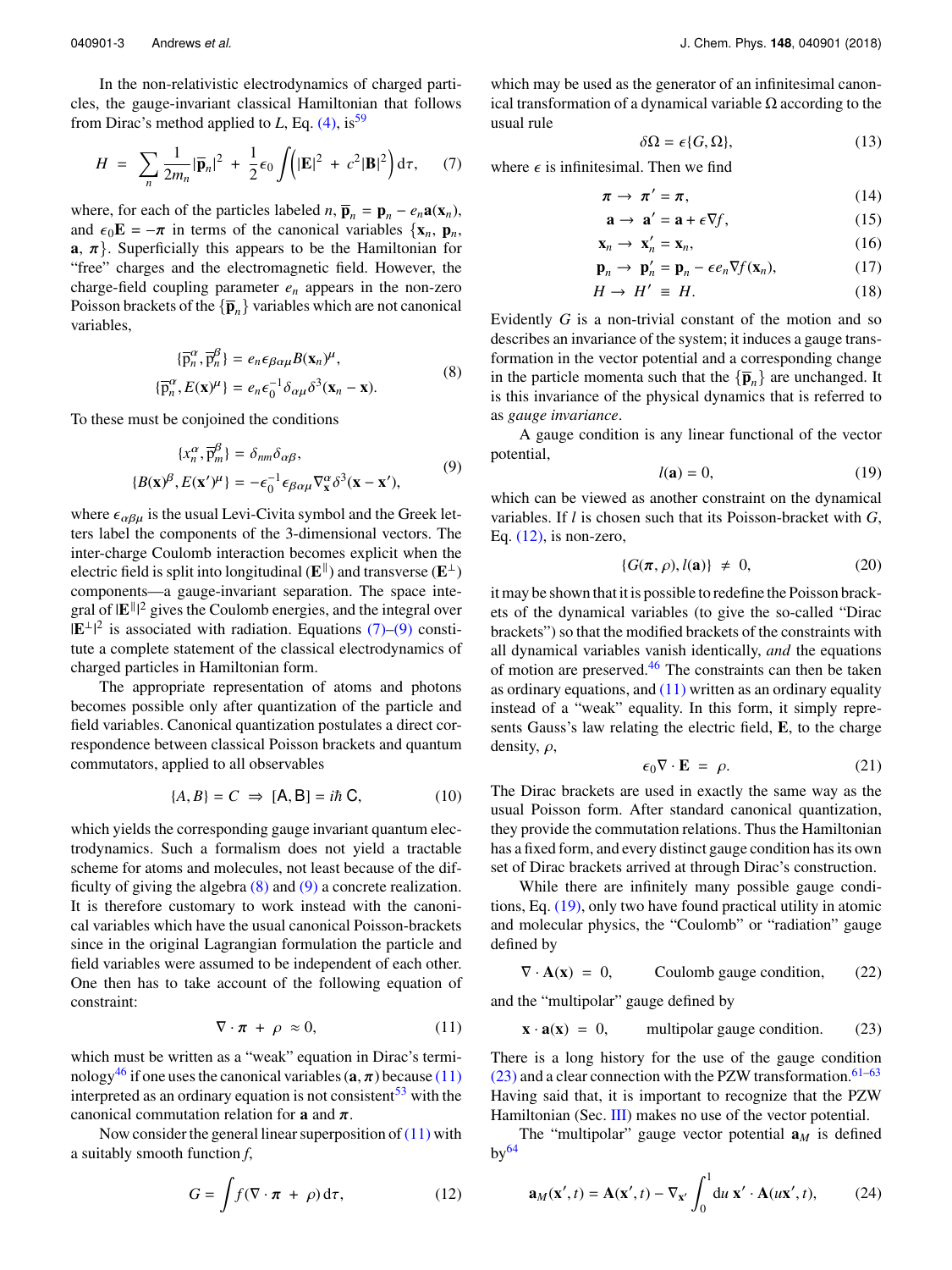and we use **A** specifically to represent the Coulomb gauge vector potential. The substitution

<span id="page-4-2"></span>
$$
\mathbf{z} = \mathbf{x}' \ u, \ \mathbf{dz} = \mathbf{x}' \ \mathbf{du} \tag{25}
$$

leads to

<span id="page-4-6"></span>
$$
\mathbf{a}_M(\mathbf{x}',t) = \mathbf{A}(\mathbf{x}',t) - \nabla_{\mathbf{x}'} \int_0^{\mathbf{x}'} d\mathbf{z} \cdot \mathbf{A}(\mathbf{z},t). \tag{26}
$$

This representation of the vector potential can be related to the PZW formalism in the following way: $59$  let

<span id="page-4-4"></span>
$$
\int_0^{\mathbf{x}'} \mathrm{d}\mathbf{z} \cdot \mathbf{A}(\mathbf{z}, t) = \int \mathbf{g}(\mathbf{x}, \mathbf{x}') \cdot \mathbf{A}(\mathbf{x}) \, \mathrm{d}^3 \mathbf{x},\tag{27}
$$

where

<span id="page-4-3"></span>
$$
\mathbf{g}(\mathbf{x}, \mathbf{x}') = \int_0^{\mathbf{x}'} d\mathbf{z} \; \delta^3(\mathbf{x} - \mathbf{z}) \tag{28}
$$

is Green's function for the divergence equation,

<span id="page-4-5"></span><span id="page-4-0"></span>
$$
\nabla_{\mathbf{x}} \cdot \mathbf{g}(\mathbf{x}, \mathbf{x}') = -\delta^3(\mathbf{x} - \mathbf{x}'). \tag{29}
$$

Clearly only the longitudinal component of **g** is well defined by  $(29)$ ,

$$
\mathbf{g}(\mathbf{x}, \mathbf{x}')^{\parallel} = \nabla_{\mathbf{x}} \frac{1}{4\pi |\mathbf{x} - \mathbf{x}'|}. \tag{30}
$$
  
The "electric polarization field" introduced by Power and

Zienau $<sup>1,4</sup>$  $<sup>1,4</sup>$  $<sup>1,4</sup>$  $<sup>1,4</sup>$  is a solution of the equation</sup>

<span id="page-4-1"></span>
$$
\nabla \cdot \mathbf{P}(\mathbf{x}) = -\rho(\mathbf{x}),\tag{31}
$$

where  $\rho$  is the charge density [\(6\).](#page-2-3) It is easily seen that the polarization field can be written with the aid of the solution of polarization field can be written with the aid of the solution of [\(29\)](#page-4-0) in the form,

<span id="page-4-9"></span>
$$
\mathbf{P}(\mathbf{x}) = \int \mathbf{g}(\mathbf{x}, \mathbf{x}') \, \rho(\mathbf{x}') \, \mathrm{d}^3 \mathbf{x}'. \tag{32}
$$

Although a quantity  $P$  defined by  $(31)$  is understood as a contribution to the "displacement field" in classical dielectric theory, here it is best not to make a physical interpretation since from the foregoing its transverse component is not determined.

The "multipolar" gauge vector potential arises when the specific choice of a straight path of finite length from an (arbitrary) origin to the field point **x**, Eq. [\(25\),](#page-4-2) is made for the integration path in [\(28\),](#page-4-3) and this choice *defines* a gauge for the vector potential. On the other hand, the Coulomb gauge vector potential can be defined by choosing **g** in [\(27\)](#page-4-4) as the purely longitudinal form [\(30\);](#page-4-5) an integration by parts in the RHS of [\(27\)](#page-4-4) shows that this is equivalent to the conventional formulation,  $(22)$ . Equation  $(28)$  implies that  $(27)$  is path-dependent, and [\(26\)](#page-4-6) can be given a more general interpretation as a representation of an arbitrary vector potential characterized by a specified path  $P$ . It is evident that no gauge condition is any more significant than any other; to suppose otherwise would be like saying a particular direction is physically significant in a system that is rotationally invariant. Of course some choice has to be made in order to have practical calculation, and some choice may be more convenient than others. But in the end, one has to demonstrate that the calculation satisfies gauge invariance. We do not go into the details of the calculation of the commutation relations for different gauges, which are given in the original literature, <sup>[46,](#page-9-14)[54](#page-9-22)[–56](#page-9-23)</sup> except to note specifically that those for the Coulomb gauge and multipolar gauge conditions were given in Refs. [3,](#page-9-24) [61–](#page-9-28)[63,](#page-9-29) and [65.](#page-9-31)

Now consider the Poisson brackets [\(8\)](#page-3-2) and [\(9\)](#page-3-1) which provide the rules for differentiation of a function of the phasespace variables. According to the first Poisson bracket in Eq. [\(9\),](#page-3-1) we may identify the gauge invariant variable  $\bar{p}$  as the generator of an infinitesimal translation of the particle

$$
\mathbf{x} \to \mathbf{x} + d\mathbf{x},\tag{33}
$$

through an infinitesimal canonical transformation with the relation

$$
dx = \{x, \overline{p} \cdot dx\}.
$$
 (34)

An infinitesimal translation d**x** of a general phase-space function  $Γ$  is given by

$$
\Gamma(\mathbf{x} + d\mathbf{x}) = \Gamma(\mathbf{x}) + {\Gamma, \overline{\mathbf{p}} \cdot d\mathbf{x}}.
$$
 (35)

If one transports  $\Gamma$  around an infinitesimal rectangle with sides d**x**, d**x**<sup>'</sup>, the result after one complete circuit is a change in Γ of

$$
\delta\Gamma = \{\Gamma, \{\overline{p}^r, \overline{p}^s\}\}\,\mathrm{d}x^r\,\mathrm{d}x'^s. \tag{36}
$$

With the aid of  $(8)$ , this becomes

<span id="page-4-7"></span>
$$
\delta \Gamma = e \{ \Gamma, \mathbf{B}(\mathbf{x}) \cdot d\sigma \},\tag{37}
$$

where the area  $d\sigma$  is

$$
d\sigma = dx \wedge dx'. \qquad (38)
$$

A non-zero value for [\(37\)](#page-4-7) implies that translation of Γ by d**x** followed by a translation of  $dx'$  is not the same as translation first by  $dx'$  followed by  $dx$ ; basic geometry dictates that successive translations on curved surfaces do not commute, so we conclude that classical electrodynamics in Hamiltonian form has a curved phase-space characterized by the magnetic field.

Corresponding to the infinitesimal version [\(37\),](#page-4-7) there is a finite integrated form involving the integral

<span id="page-4-8"></span>
$$
e \int_{\mathcal{S}} \mathbf{B} \cdot d\mathbf{S} = e \oint_{\mathcal{P}} \mathbf{a} \cdot d\mathbf{x}, \tag{39}
$$

where the first integral is taken over a surface  $S$  bounded by a closed curve  $P$ , and we used the Stokes theorem and  $(5)$ . In terms of differential geometry, the infinitesimal 1-form **a** · d**x** is the "connection" that specifies how to make infinitesimal displacements in the phase-space, and the magnetic field **B** is the associated "curvature" of the phase-space.

These geometrical facts about the phase-space of charged particles in the presence of an electromagnetic field reviewed above have no direct consequences in classical electrodynamics. However they are inherited in QED after canonical quantization and play a fundamental role in the quantum theory.

The formally unitary operator

$$
\mathsf{U} = \exp\left(\frac{ie}{\hbar} \int_{\mathcal{P}} \mathbf{a} \cdot \, \mathrm{d}\mathbf{x}\right),\tag{40}
$$

in which the vector potential operator is integrated along some path  $P$  occurs throughout QED. It is, for example, the basis of the description of the magnetic field Bohm-Aharonov effect.<sup>[66](#page-9-32)[–68](#page-9-33)</sup> Feynman in his *Lectures on Physics*<sup>[69](#page-9-34)</sup> uses the infinitesimal form of U (the differential 1-form **a** · d**x**) to state the fundamental quantum law for a charged particle moving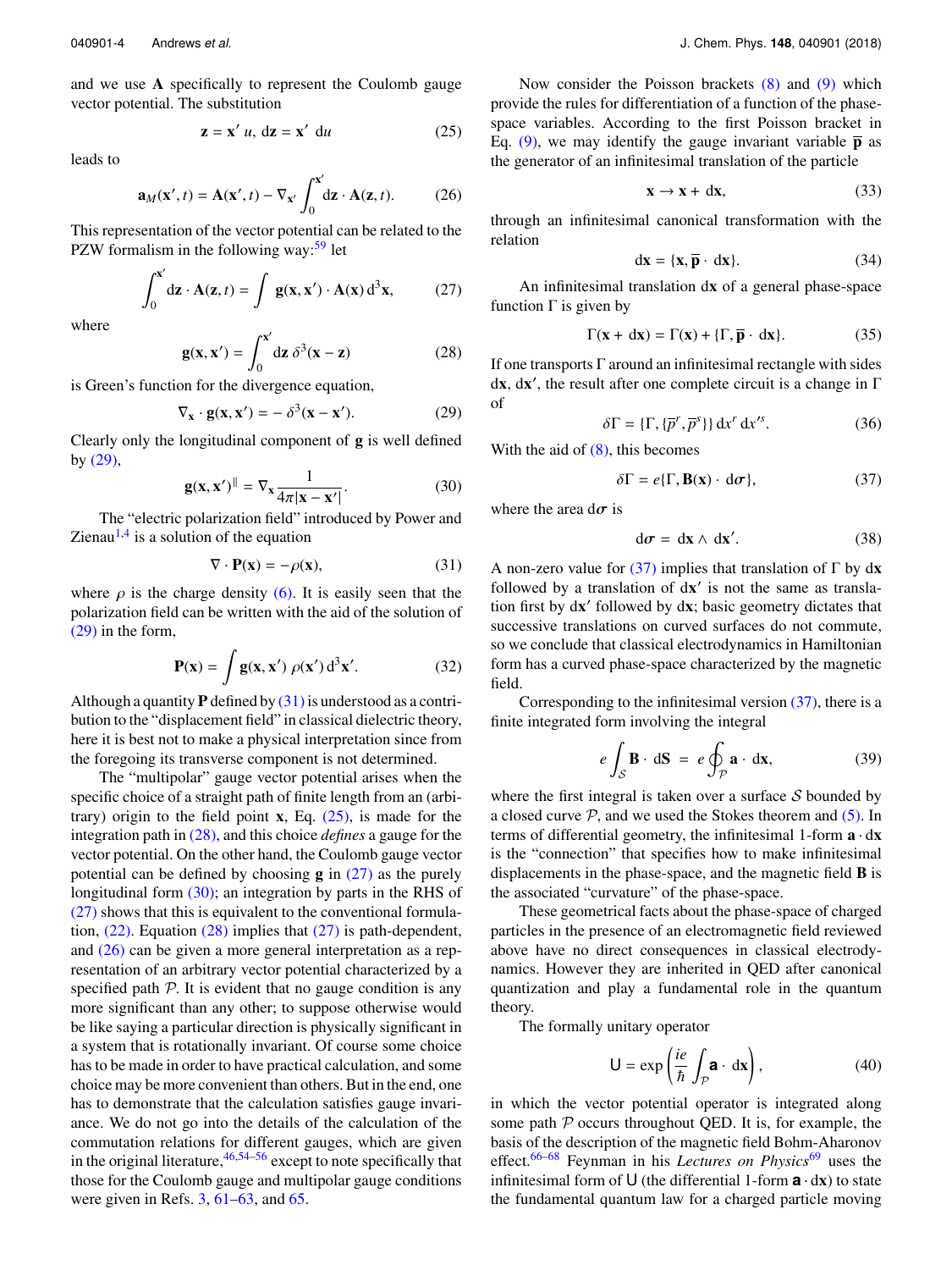in an electromagnetic field as a change of phase of its wavefunction. If  $P$  is taken to be a closed path, U is essentially the gauge-invariant Wilson loop operator [cf [\(39\)\]](#page-4-8) in both Abelian (QED) and non-Abelian (Yang-Mills) gauge theories (see, for example, Ref.  $39$ ). In his gauge-invariant QED, Dirac<sup>[60,](#page-9-27)[70](#page-9-35)[,71](#page-9-36)</sup> introduced a quantity that is essentially Green's function **g** in [\(28\)](#page-4-3) and showed that a gauge-invariant electron field operator, Φ, could be obtained from the usual gauge dependent operator φ by writing Φ = Uφ. Finally, the specific choices, (i) **a** is the Coulomb gauge vector potential,  $\bf{A}$ , and (ii) the path  $\mathcal P$ is the straight line path of finite length from some (arbitrary) origin to the position of a charge  $e$ , identify  $\bigcup$  as the unitary operator that affects the PZW transformation<sup>[1,](#page-9-0)[3](#page-9-24)[,5–](#page-9-37)[7,](#page-9-38)[9](#page-9-39)[,10](#page-9-1)</sup> of the Coulomb gauge-fixed Hamiltonian for the charge *e*. Thus the PZW transformation is rigorously rooted in the mainstream of modern quantum electrodynamics.

### <span id="page-5-0"></span>**III. THE POWER-ZIENAU-WOOLLEY TRANSFORMATION**

Taking **g** with the straight line path in the polarization field [\(32\),](#page-4-9) and the Coulomb gauge vector potential, **A**, one can form the PZW transformation operator  $(1)$  with<sup>[3](#page-9-24)</sup>

<span id="page-5-4"></span>
$$
S = \int \mathbf{P} \cdot \mathbf{A} d\tau = \sum_{n} e_n \mathbf{x}_n \cdot \int_0^1 \mathbf{A}(u\mathbf{x}_n) du, \qquad (41)
$$

which has a multipole expansion with leading terms that coincide with the form given by Power and Zienau $1-3$  $1-3$  (see also the work of Fiutak<sup>[72](#page-9-40)</sup>). S commutes with the canonical "position" field and particle operators, so the transformation yields

$$
\mathbf{A} \rightarrow \mathbf{A}' = \mathbf{A},\tag{42}
$$

$$
\pi \to \pi' = \pi + \mathbf{P},\tag{43}
$$

$$
\mathbf{X}_n \to \mathbf{X}_n' = \mathbf{X}_n,\tag{44}
$$

$$
\mathbf{p}_n \to \ \mathbf{p}_n' = \mathbf{p}_n + \nabla_{\mathbf{x}_n} \mathbf{S},\tag{45}
$$

$$
H \to H' = H_{PZW}.
$$
 (46)

Obviously it is not a gauge transformation since S commutes with the Coulomb gauge vector potential, **A**; since it is unitary, the commutation relation between **A** and its conjugate  $\pi$  is unchanged.  $S$  also commutes with Gauss's Law  $(21)$ ; the form of the Hamiltonian is modified however. It may be written as

$$
H_{PZW} = \sum_{n} \frac{|\mathbf{p}_n|^2}{2m_n} - \int \mathbf{P} \cdot \mathbf{E}^{\perp} d\tau - \int \mathbf{M} \cdot \mathbf{B} d\tau
$$

$$
+ \int \int \mathbf{\mathcal{X}} \cdot \mathbf{B} \mathbf{B} d\tau d\tau' + \frac{1}{2\epsilon_0} \int \mathbf{P} \cdot \mathbf{P} d\tau
$$

$$
+ \frac{1}{2} \epsilon_0 \int \left( |\mathbf{E}^{\perp}|^2 + c^2 |\mathbf{B}|^2 \right) d\tau \tag{47}
$$

in the usual notation. Equation [\(47\)](#page-5-1) displays a remarkable feature of the transformation, namely, that, unlike the Coulomb gauge theory, there are *no* explicit Coulombic energies between the charges. This will be discussed below. If one takes the polarization field in its general path-dependent form, one has a family of unitary transformations that lead to the same form for the transformed Hamiltonian.

There are other routes $73,74$  $73,74$  to this result which should be mentioned; the transformation can be carried out at the classical level followed by standard canonical quantization. If the operator S is expressed in terms of the classical polarization field **P** and the Coulomb gauge vector potential, **A**, it can be considered as the generator of a classical canonical transformation of the (classical) Coulomb gauge Hamiltonian which results in the form [\(47\)](#page-5-1) expressed in classical variables. Alternatively, one can take the total time derivative of this classical generator and subtract it from the Lagrangian function [\(4\)](#page-2-1) (in an arbitrary gauge) to give a new classical Lagrangian function

$$
L_{\text{PZW}} = L - \frac{d}{dt} \int \mathbf{P} \cdot \mathbf{a} \, d\tau \tag{48}
$$

which yields the same equations of motion. The application of the general Hamiltonian method summarized in Sec. [II](#page-2-0) to the new Lagrangian leads directly to the classical form of  $(47)$ ;<sup>[57](#page-9-25)</sup> the constraint  $(11)$  is replaced by the modified form

$$
\nabla \cdot \boldsymbol{\pi} \approx 0 \tag{49}
$$

which has the same content as the original one, by virtue of [\(31\)](#page-4-1) and [\(43\).](#page-5-2) Canonical quantization of the particle *and* field variables leads directly to [\(47\).](#page-5-1)

In [\(47\),](#page-5-1) the first term is a sum of kinetic energy operators for the charges, and the last term is the usual Hamiltonian operator for free radiation: **M** is a magnetization density which, like **P**, is linear in the charge *e*, and  $\mathcal{X}$  is a generalized diamagnetic susceptibility tensor that is proportional to *e* 2 . Their particular forms depend on the choice made for the electric polarization operator **P** through the evaluation of the gradient term in  $(45)$ .<sup>[3](#page-9-24)[,75](#page-9-43)[–77](#page-9-44)</sup> It remains to discuss the terms involving **P**. If we combine [\(28\),](#page-4-3) in its generalized form for an arbitrary path  $P$ , and  $(32)$ , the classical polarization field appears as

<span id="page-5-5"></span>
$$
\mathbf{P}(\mathbf{x}) = \sum_{n} e_n \int_{\mathcal{P}}^{\mathbf{x}_n} \delta^3(\mathbf{x} - \mathbf{z}) d\mathbf{z}.
$$
 (50)

<span id="page-5-3"></span><span id="page-5-2"></span>The transformation operator S then reduces to line integrals on arbitrary paths of the differential 1-form **A** · d**z**. The familiar multipolar formalism arises if the path  $P$  for each term in the sum is the straight line from some origin **O** fixed in the charge distribution to the position of particle *n*. For systems that are overall electrically neutral, **P** is independent of  $\mathbf{O}$ , and if required can be written<sup>[59](#page-9-26)[,71](#page-9-36)</sup> purely in terms of the particle coordinates, and the paths  $P$ . This simply expresses the fact that the origin **O** has no physical significance, and cannot appear in observables. In consequence, for molecules that have significant symmetry elements, it is always possible to choose a multipolar expansion taken about a position that naturally exploits the corresponding spatial symmetry relations.

<span id="page-5-1"></span>As a simple example, consider the hydrogen atom with an electron,  $-e$ , at  $\mathbf{x}_1$  and a proton,  $+e$ , at  $\mathbf{x}_2$ ; the direct calculation shows that the line integral

$$
\mathbf{P}(\mathbf{x}) = e \int_{\mathbf{x}_1}^{\mathbf{x}_2} d\mathbf{z} \; \delta^3(\mathbf{z} - \mathbf{x}) \tag{51}
$$

is a solution of  $(3)$  in this case.<sup>[71](#page-9-36)</sup> No restriction to the straight line path between the two charges is implied here; the only points in space at which the polarization field is non-zero are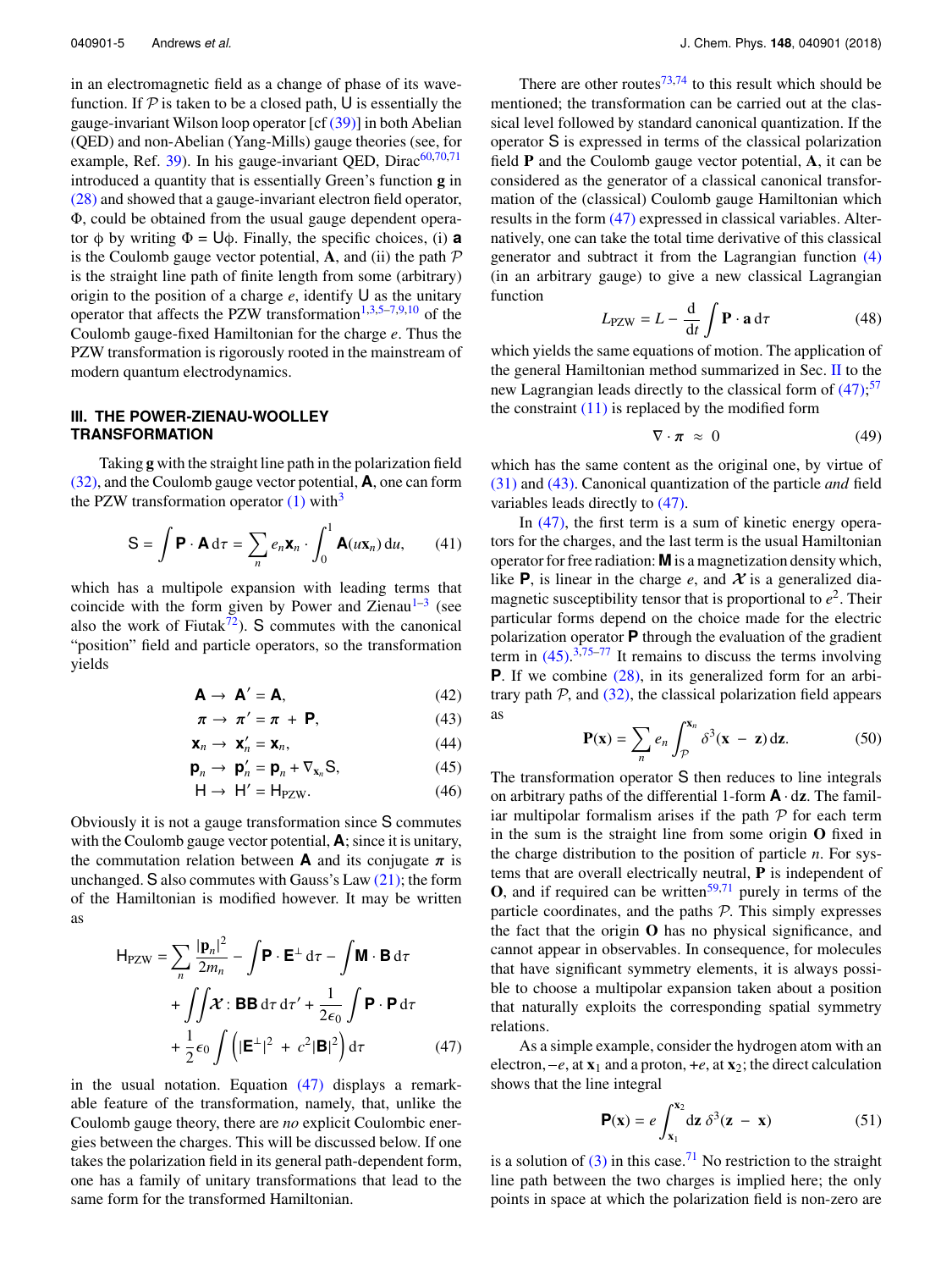those that lie on the chosen path. More generally, in the multiparticle neutral system, the polarization field is only non-zero along the paths joining pairs of oppositely charged particles. The interaction term linear in  $\mathbf{P}$  in [\(47\)](#page-5-1) then evidently describes an interaction between the individual charges mediated by the transverse component of the electric field evaluated purely on the path  $P$ ; thus between the electron and the proton, we have

<span id="page-6-0"></span>
$$
\mathsf{V}_{\mathbf{E}^{\perp}} = -e \int_{\mathbf{x}_1}^{\mathbf{x}_2} d\mathbf{z} \cdot \mathbf{E}(\mathbf{z})^{\perp}.
$$
 (52)

The elementary properties of line integrals show that the interaction energy [\(52\)](#page-6-0) depends on the path specified between the electron and proton. If the transverse electric field is constant along the path *and* the path is of finite length, [\(52\)](#page-6-0) reduces to the familiar electric dipole interaction

$$
V_{E^{\perp}} \rightarrow -\mathbf{d} \cdot \mathbf{E}^{\perp}.
$$
 (53)

For the quadratic term in Eq.  $(47)$ , we can make an orthogonal decomposition into parts that, respectively, have vanishing divergence  $(\mathbf{P}^{\perp})$  and vanishing curl  $(\mathbf{P}^{\parallel})$ ; then we can write

<span id="page-6-1"></span>
$$
\int \mathbf{P} \cdot \mathbf{P} d\tau = \int \mathbf{P}^{\parallel} \cdot \mathbf{P}^{\parallel} d\tau + \int \mathbf{P}^{\perp} \cdot \mathbf{P}^{\perp} d\tau, \qquad (54)
$$

and it is usual to regard the two contributions in [\(54\)](#page-6-1) quite differently. Consider the example of the hydrogen atom again; we have similarly to [\(52\)](#page-6-0)

$$
\int \mathbf{P} \cdot \mathbf{P} d\tau = \frac{e}{2\epsilon_0} \int_{\mathbf{x}_1}^{\mathbf{x}_2} d\mathbf{z} \cdot \mathbf{P}(\mathbf{z}). \tag{55}
$$

Since  $\nabla \wedge \mathbf{P}$  only vanishes if **P** is the gradient of a singlevalued field (purely longitudinal), we see that the quadratic term in general is path dependent, and this carries over to the many-particle case. From  $(30)$  and  $(32)$ , we have the classical formula for the longitudinal component

$$
\mathbf{P}(\mathbf{x})^{\parallel} = \sum_{n} e_n \nabla_{\mathbf{x}_n} \left( \frac{1}{4\pi |\mathbf{x} - \mathbf{x}_n|} \right), \quad (56)
$$

which if combined with  $(41)$  implies  $S = 0$ . So, after quantization, [\(1\)](#page-1-4) is the identity transformation that leaves the Coulomb gauge Hamiltonian unchanged; then the terms in **M** and  $\mathcal{X}$ reduce to the usual  $\mathbf{p} \cdot \mathbf{A}$  and  $|\mathbf{A}|^2$  terms, the term linear in  $\mathbf{E}^{\perp}$ vanishes, and $^{2,3}$  $^{2,3}$  $^{2,3}$  $^{2,3}$ 

<span id="page-6-2"></span>
$$
\frac{1}{2\epsilon_0} \int |\mathbf{P}^{\parallel}|^2 d\tau = \sum_{n,m} e_n e_m \frac{1}{4\pi\epsilon_0 |\mathbf{x}_n - \mathbf{x}_m|} \qquad (57)
$$

independently of the paths;  $(57)$  contains the usual infinite self-energy of each of the *N* point charges which is discarded.

From the foregoing, we see that the path dependence of the Hamiltonian derives from the transverse component of the polarization field which is *arbitrary*; as far as is known, there is no theory to fix its form. This means that the second, third, fourth, and fifth terms in [\(47\)](#page-5-1) are also arbitrary, a fact that should be understood as an expression of the gauge symmetry of the Hamiltonian. Clearly the line integral form [\(50\)](#page-5-5) has a transverse component determined by the path  $P$ , and given a path one can hope to evaluate its contribution to [\(54\).](#page-6-1) It is also clear that these are formal expressions, just as the currentdensity in  $(6)$  is; they involve distributions, in the mathematical sense, expressed as Dirac delta functions. Multiplication of distributions in general has no meaning and so the integral over |**P**| 2 cannot be definite. To illustrate this, consider the original formulation of Power and Zienau<sup>[1](#page-9-0)</sup>

<span id="page-6-3"></span>
$$
\mathbf{P}(\mathbf{x}) \approx (\mathbf{d} + \cdots) \, \delta^3(\mathbf{O} - \mathbf{x}), \tag{58}
$$

where **O** is the arbitrary origin about which the multipole expansion is made, and confine attention to just the electric dipole term. Then

$$
\int \mathbf{P} \cdot \mathbf{P} d\tau = (\mathbf{d} \cdot \mathbf{d} + \cdots) \delta^{3}(0), \tag{59}
$$

and  $\delta^3(0)$  is not defined. If this calculation is done with the straight-line path (i.e. the multipoles summed to infinite order straight-line path (i.e., the multipoles summed to infinite order expressed as an integral), then various singular terms arise, but it is not clear that the full integral [\(54\)](#page-6-1) provides the Coulomb energy between the charges (the singular terms being supposed "renormalized" away). $39,71$  $39,71$  The conventional practice has always been to put  $(57)$  into the atomic/molecular Hamiltonian which, together with the free-field Hamiltonian, specify the "unperturbed" part of the problem, and to regard the second term on the RHS of  $(54)$  as part of the (arbitrary) "perturbation."

This singular behaviour is traceable to the *point charge model* used in the original classical formulation of electrodynamics and the associated paths  $\{P\}$  which are infinitely thin; the theory however is non-relativistic which means that photon momenta in interactions with a particle of mass *m* must be cut off at some  $k_{\text{max}} \ll \frac{m}{h}$ , or equivalently that distances less than the Compton wavelength for the particle *h*/*mc* must be excluded. Then all the terms in the transformed Hamiltonian are well behaved (this is also true of the Coulomb gauge Hamiltonian of course), though arbitrary because the paths  $P$  are arbitrary. So how can a family of apparently arbitrary Hamiltonians give the same results for observables? The key is that we are dealing with unitary transformation.

The circumstances in which the Coulomb gauge and PZW Hamiltonians lead to equivalent results were comprehensively described in numerous publications over the years.[73](#page-9-41)[,74,](#page-9-42)[78](#page-9-45)[–84](#page-9-46) These efforts proved that the two formulations give the same results for physical observables "on the energy shell," which means identical results for any process that conserves energy. It is simply an aspect of the fact that in quantum theory, a unitary transformation of a Hamiltonian leaves certain quantities invariant. If the Hamiltonian has any discrete spectrum, then the eigenvalues are unchanged; if there is a continuous portion to the spectrum, then it is appropriate to refer to the Hamiltonian's S-matrix, which is invariant. In the case of nonrelativistic QED, the only eigenvalue is the ground state energy, here optionally set to zero, which is invariant. Of course the S-matrix is on the energy-shell, so that Coulomb-gauged and PZW-obtained cross sections are the same—see, for example, explicit demonstrations for a general version of the Kramers-Heisenberg dispersion formula not restricted to the electric dipole approximation.<sup>[78](#page-9-45)[,79](#page-9-47)</sup>

It is clear in these and other references cited relating to the foundations of the subject that the atomic/molecular Hamiltonian and the field Hamiltonian can be taken to be the same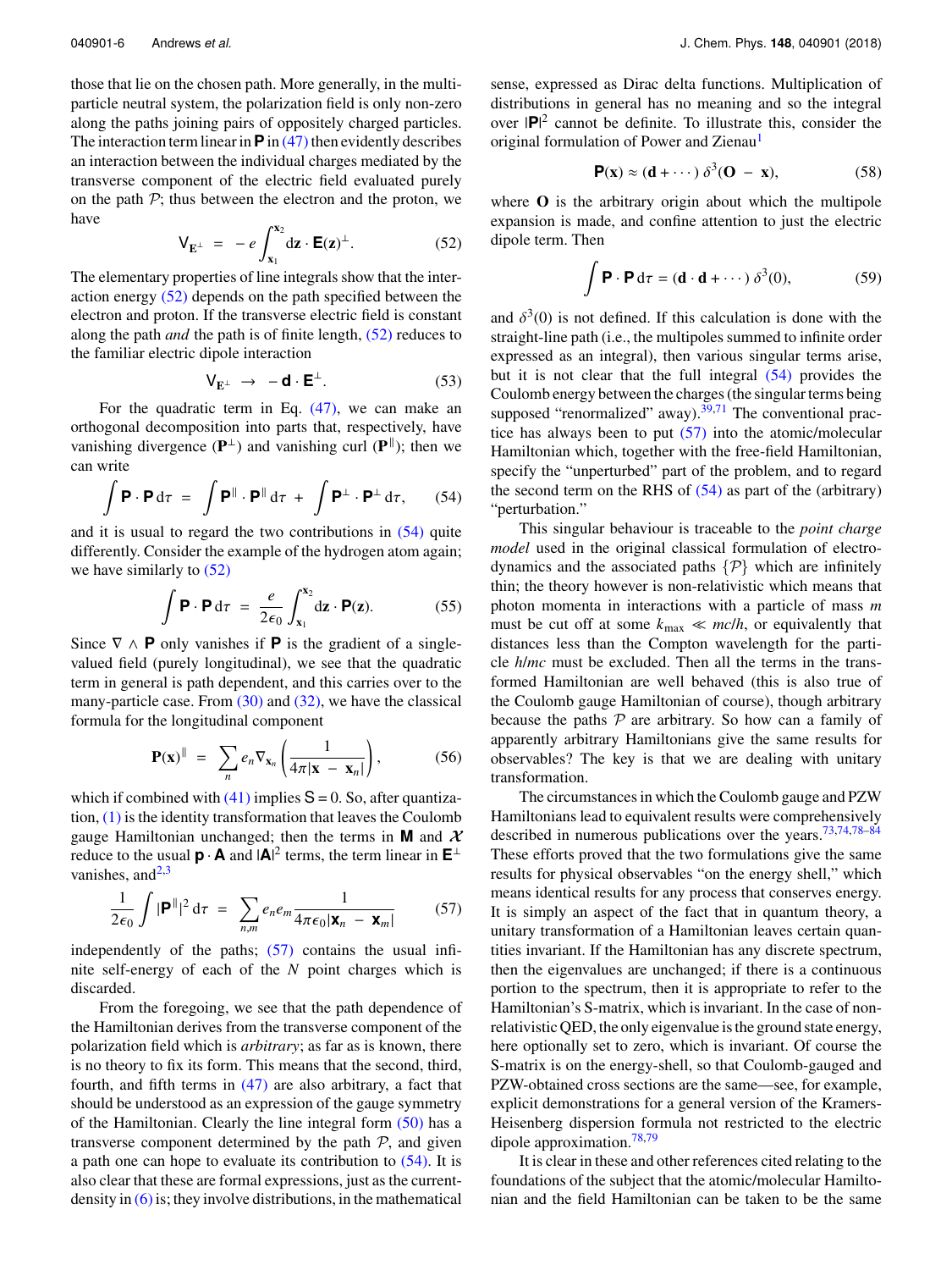in both the Coulomb gauge and the PZW transformed representation, but that the interaction terms are different. On the energy shell, both Hamiltonians, as well as the entire class of equivalent Hamiltonians,<sup>[73](#page-9-41)</sup> give identical results—and in perturbation theory, that is true to all orders. $85$  There are many instances in the literature of the equivalence of, for example, light scattering cross sections, electromagnetic energy densities, and the Poynting vector calculated with various unitarily equivalent Hamiltonians.[73,](#page-9-41)[74](#page-9-42)[,78](#page-9-45)[–84](#page-9-46)

For off-energy-shell processes (typically transient processes, within a time scale determined by energy-time uncertainty), one can obtain different answers because unitary equivalence can no longer be guaranteed. Indeed it should be recalled that the original motivation of Power and Zienau<sup>[1](#page-9-0)</sup> was the observation that the lineshape measured in the classic Lamb shift experiments on the hydrogen atom did not agree with that calculated using Heitler's time-dependent perturbation theory with the *Coulomb gauge* Hamiltonian. They found much better agreement with their transformed Hamiltonian using their approximate multipolar form [\(58\)](#page-6-3) for the polarization field **P** in [\(41\),](#page-5-4) and noted that the experiment was sufficiently accurate to discriminate between the two calculations. On that basis, they claimed that the PZW Hamiltonian gave a better representation of a neutral collection of charges (atom/molecule) interacting with the quantized electromagnetic field. Of course, this is not an entirely satisfactory position because an observable is ought to be calculated in a *gauge-invariant* fashion.

#### <span id="page-7-0"></span>**IV. DISCUSSION**

Our reappraisal of the fundamental theory related to the PZW Hamiltonian and associated gauge conditions in Secs. [II](#page-2-0) and [III](#page-5-0) puts us in the position to help demystify some common misconceptions surrounding the nature of light-matter interactions within the framework of quantum electrodynamics. For example, the recent RF study<sup>[11](#page-9-3)</sup> suggested that the PZW Hamiltonian is problematic because the Coulomb gauge ("minimal coupling") and PZW Hamiltonians predict physically different results, and that the Coulomb gauge Hamiltonian is to be preferred. Furthermore it was asserted that the PZW and Coulomb gauge Hamiltonians are related through a unitary transformation that does not fulfill gauge fixing constraints, and hence the former gives rise to non-physical states described as "longitudinal photon states." It should be observed that their presentation of the PZW Hamiltonian is highly idiosyncratic, in that it is expressed in terms of the Coulomb gauge and multipolar gauge vector potentials, and the scalar potential reappears. To our knowledge, the originators of the PZW transformation never used such a formulation; examination of the original literature substantiates this view. $1-3$  $1-3$ 

The reappearance of a scalar potential is certainly not in the spirit of Dirac's generalized Hamiltonian theory for systems with constraints; in *Les transformations de jauge en Electrodynamique ´* , [46](#page-9-14) Dirac described the mathematical basis of the relevant Hamiltonian theory and applied it to three cases involving the electromagnetic field: the free-field, the field in interaction with a massive spin-zero field (the Pauli-Weisskopf model) and with relativistic electrons. In each case, Dirac arrived at the appropriate Hamiltonian and was moved

to remark[86](#page-9-49) "*Thus we may entirely neglect the dynamical variables*  $A^o$  *and*  $B_o$  [ $\phi$  and  $\pi_0$  respectively in our notation], *and write the Hamiltonian* . . . *without modifying the equations of motion. The variables A<sup>o</sup> and B<sup>o</sup> no longer have any physical meaning*." Dirac's insight was basically that singular Lagrangians occur when there are more dynamical variables specified than required, and his method is simply a technique for removing the redundant variables. In the case of electrodynamics in Hamiltonian form, the redundant variables are the scalar potential  $\phi$  and its formal conjugate,  $\pi_0$ . When they are removed, the Hamiltonian can be used in the usual way, and all the usual consequences of quantum theory apply. The discussion in Sec. [III](#page-5-0) surely refutes the claims in  $RF;$ <sup>[11](#page-9-3)</sup> we simply refer to the notion of unitary equivalence and point to the irrelevance of a gauge for the vector potential which does not appear in [\(47\).](#page-5-1) There is no sense in which the PZW version of electrodynamics based on the unitary transformation generated by  $S$ , Eq.  $(41)$  (or more generally, gauge theories) proves deficient.

A key feature of the PZW Hamiltonian is the absence of longitudinal components in the electric field. As such, the quanta of the radiation field are correctly regarded as "transverse" photons. All interactions between material particles are therefore mediated by the exchange of virtual photons with this specific transverse character.<sup>[21,](#page-9-50)[87,](#page-10-0)[88](#page-10-1)</sup> Indeed, this feature is the origin of the widespread application of the multipolar PZW development to intermolecular interactions.<sup>[10](#page-9-1)</sup> However it is important to recognize that the transversality condition relates to fields that are orthogonally disposed with respect to the wave-vector. For near-field interactions, i.e., those proximal to a source, electrodynamic coupling involves a distribution of wave-vectors with a variance in **k** expressing momentumspace uncertainty. Transversality with respect to spatial displacement is therefore not assured. The distinction becomes most evident in near-zone behaviour and emerges in calculations that entail a sum over all virtual photon modes. Examples of such processes include resonance energy transfer,[89](#page-10-2)[–92](#page-10-3) the van der Waals dispersion force,<sup>[9](#page-9-39)[,10,](#page-9-1)[88](#page-10-1)</sup> and radiation-induced inter-particle interactions.  $93-95$  $93-95$  In consequence, there are additional couplings that are longitudinal with respect to the displacement **x** from the source.

This distinction between transversality with respect to **k** and with respect to **x** is crucial. It is confusing to suggest that "longitudinal polarization" is non-physical because it fails to make clear with which direction the sense of the term is meant. It does appear that RF confuse "longitudinal" with respect to position **x** (at the heart of their representation of the Poincaré or multipolar gauge) with its meaning with respect to wave-vector, **k**. As observed above, the multipolar gauge vector potential has a non-zero longitudinal part because of its definition involving the gradient of the PZW transformation operator. In fact such contributions are annihilated by the physical magnetic field occurring in [\(47\)](#page-5-1) and of course only the transverse component of the electric field is required in the interaction and free-field terms.

Another apparent misconception arises in the view that only if one goes to the electric dipole approximation does the interaction operator reduce to a term linear in the field variables and proportional to the electric charge  $e^{11}$  $e^{11}$  $e^{11}$ . As has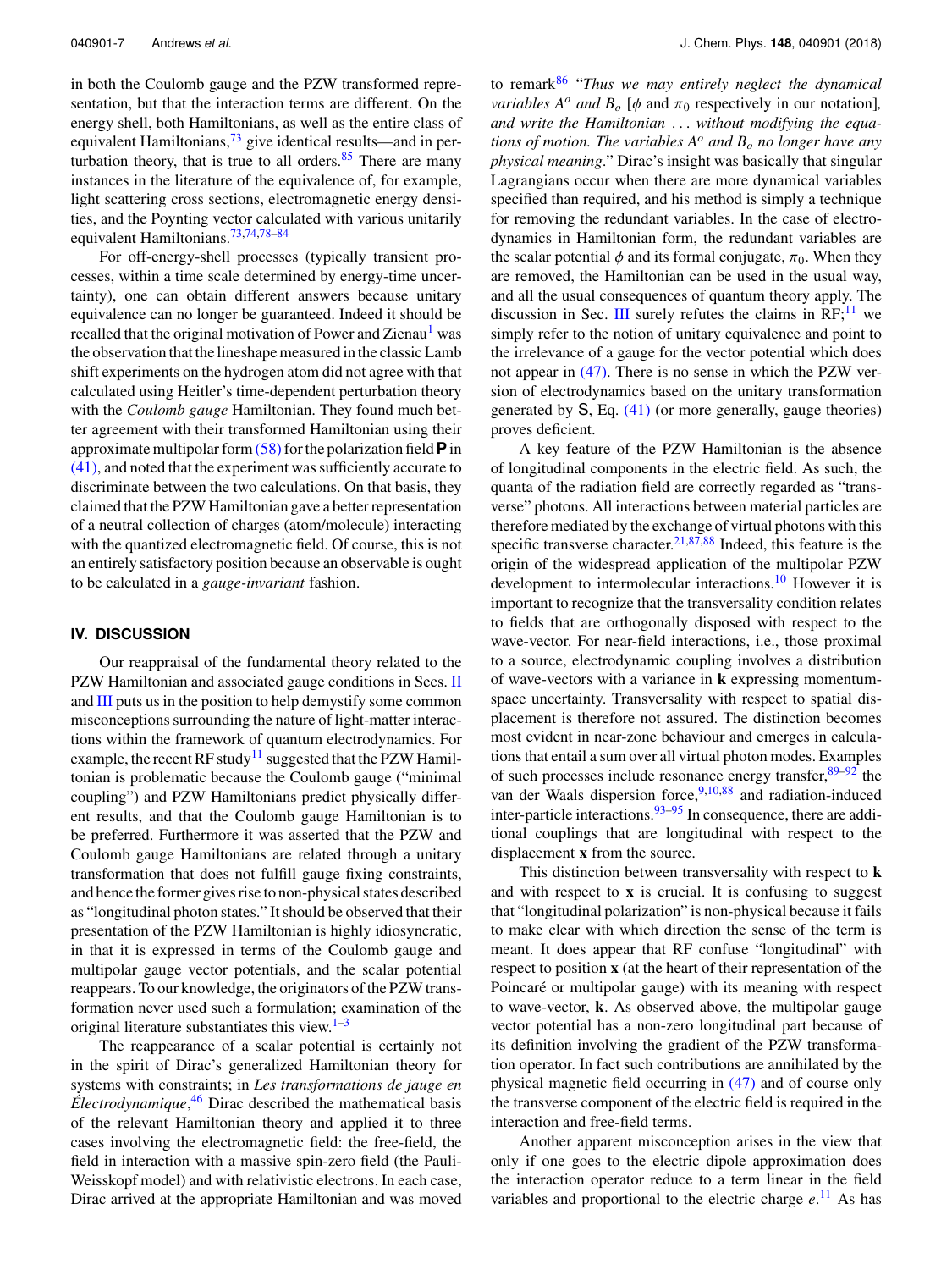been seen, expansions of the second and third terms of Eq. [\(47\)](#page-5-1) yield the electric and magnetic multipole series, from which the prominence of the electric dipole coupling term readily follows on making the long wavelength approximation. The third interaction term in the PZW Hamiltonian is proportional to the square of the electronic charge and depends bilinearly on the magnetic field, giving rise to the diamagnetic coupling term.<sup>[1,](#page-9-0)[3,](#page-9-24)[9](#page-9-39)[,10,](#page-9-1)[20](#page-9-51)[,21](#page-9-50)</sup> Only the interaction terms that are linear in the Maxwell fields are employed in first-order processes such as one-photon absorption. Describing higher-order effects proportional to nonlinear powers of the electromagnetic field, as occur in multiphoton phenomena, poses no problem as they are treated by successive application of field operators within a desired order of multipole moment approximation. The same is true when performing calculations with the Coulomb gauge Hamiltonian. For single-photon absorption and emission (stimulated and spontaneous) of light, there is no contribution to the matrix element from the interaction term that is proportional to the square of the vector potential, with only the coupling term that is dependent upon the momentum needed to be retained. Both interaction terms, however, must be kept in calculations of processes that involve annihilation or creation of two or more photons, or the absorption of one photon and the emission of another, as occurs in linear light scattering. Hence both coupling terms dependent on the vector potential must be used when evaluating higher-order processes, irrespective of whether or not the field is spatially uniform. This is essential in guaranteeing gauge invariance.

In this context, it is noteworthy that a special case of the PZW transformation has recently been applied to the Coulomb gauge Hamiltonian so as to eliminate the vector potential squared term and the static dipolar coupling. $42,43$  $42,43$  This is done in order to study the onset of ultrastrong coupling of radiation with atoms and molecules in confined geometries. It is worth pointing out that a general theory of quantum electrodynamics in a cavity has been available for some time;  $41$ a canonical transformation of the Coulomb gauge Hamiltonian with the generator Eq. [\(41\)](#page-5-4) yields a PZW Hamiltonian with polarisation, magnetisation, and diamagnetisation distributions coupled to Maxwell fields as in the free space case. Interestingly, performing a PZW transformation results in the complete elimination of the Coulomb interaction and that there are no contributions from image charges. It has also been illustrated, in work on the linear electro-optic effect, how the effect of an external static field can be accommodated by formulating theory for an entire system including a notional dipolar source. With the usual device of summing over virtual photon couplings, based on the PZW Hamiltonian the emerging result duly represents all of the radiation interactions in terms of real photons, whilst the field dependence exhibits the correct classical form.[89](#page-10-2)[,96](#page-10-6)

### <span id="page-8-0"></span>**V. OUTLOOK**

The increasingly wide sphere of applications in which the PZW Hamiltonian is now deployed has provided an opportunity to reevaluate, from a position of current understanding, the origins and development of the underlying theory. The analysis

of its position within a generic framework of unitary transformations establishes its reliability and its relation to other gauge theories. In addressing optical interactions, the PZW form offers significant calculational advantages and insights: the couplings between the optical fields and charges are defined in terms of physically intuitive electric and magnetic fields. This in turn enables a clear and direct linkage to the multipole moments and optical response tensors involved in optical phenomena, in a cast that elucidates their connections with molecular symmetry. This reassertion of validity provides a timely and necessary corrective, consolidating the ground to advance future applications.

As we approach the second quarter of the 21st century, there are a number of directions that research in quantum optical interactions can be seen to be heading. Some are centred around a better understanding of fundamental aspects of lightmatter interactions, such as processes related to cavity QED physics<sup>[97](#page-10-7)</sup> and quantum relaxation and decoherence.<sup>[98](#page-10-8)</sup> Others are focused on intermolecular interactions such as absorption, excitation energy transfer, Casimir–van der Waals forces, and nonlinear optics. Recent work has examined the effect of including one or more additional particles in modifying these interactions<sup>[91](#page-10-9)[,99](#page-10-10)[–108](#page-10-11)</sup> by extending the theory to account for three- and many-body couplings, thereby going beyond the pairwise additive approximation and exploring connections between microscopic and macroscopic manifestations of these processes.

Especially interesting is the application of results derived and insight gained from the solution of the problem of resonance energy transfer between a pair of atoms or molecules to the dispersion interaction between one ground and one excited state species, $109-114$  $109-114$  in which fundamental issues surrounding the nature of a potential versus a rate, the functional form of the resonant term, and whether transfer of excitation energy is reversible or not, have all been addressed. In both the migration of energy and the van der Waals dispersion interaction, the starting point in the calculation is the PZW Hamiltonian. Expression of the interaction Hamiltonian in terms of multipole moments coupled to Maxwell fields is also advantageous when evaluating phenomena involving chiral species,  $\frac{115}{1}$  $\frac{115}{1}$  $\frac{115}{1}$  often demanding relaxation of the electric dipole approximation and the inclusion of effects due to magnetic dipole and electric quadrupole coupling. A more complete understanding of these processes will lead to design principles that are expected to give rise to the development of new nano-materials for light-harvesting technologies and photovoltaics. Quantum optical theories offer a complete description of radiation-induced inter-particle forces,  $93-95$  $93-95$  thereby allowing realization of optical binding,[116](#page-10-15) a technique currently in its infancy—although first predicted using PZW theory<sup>[93](#page-10-4)</sup> which promises new applications in materials, biological, and medical research. Optical chirality, <sup>[117](#page-10-16)</sup> twisted light, and exotic forms of electromagnetic radiation<sup>[118–](#page-10-17)[121](#page-10-18)</sup> offer the possibility of new advances in cutting-edge imaging and information processing technologies. Recently there has been interest in the use of quantum light as a way of probing electrodynamical couplings in chemical systems [such as in Fluorescence Resonance Energy Transfer (FRET) systems].<sup>[122](#page-10-19)[,123](#page-10-20)</sup> The development of such theory, along with its experimental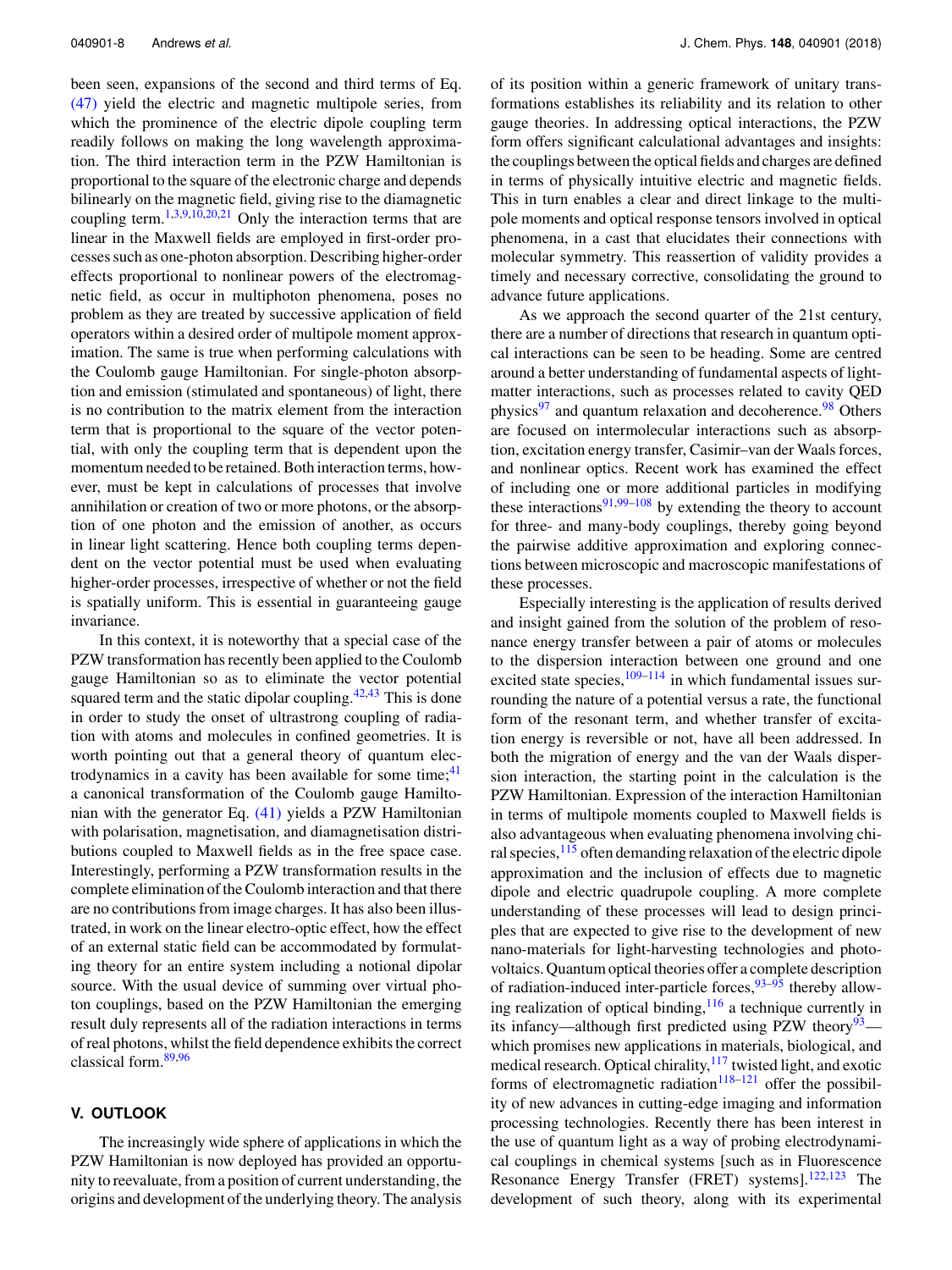realization, could open new windows into understanding dynamical processes occurring in condensed phase quantum systems.

<span id="page-9-11"></span><span id="page-9-10"></span><span id="page-9-9"></span><span id="page-9-8"></span><span id="page-9-7"></span><span id="page-9-6"></span><span id="page-9-5"></span>All of these areas of research are highly active across a variety of sub-disciplines within the chemical physics and optics communities. There is now a strong trend toward synergistic approaches to scientific and technological development, in which the strategic design of experimental work and the implementation of computational modelling are both underpinned by the application of fundamental theory. To ensure continued success and innovation in the spheres of quantum optics, photonics, and molecular physics, it is more important than ever to deploy theory that firmly stands on solid foundations. The use of quantum electrodynamics based on the PZW Hamiltonian guarantees accuracy and success.

- <span id="page-9-18"></span><span id="page-9-17"></span><span id="page-9-16"></span><span id="page-9-14"></span><span id="page-9-13"></span><span id="page-9-12"></span><span id="page-9-0"></span>E. A. Power and S. Zienau, [Philos. Trans. R. Soc., A](https://doi.org/10.1098/rsta.1959.0008) **251**, 427 (1959).
- <span id="page-9-2"></span>P. W. Atkins and R. G. Woolley, [Proc. R. Soc. London, Ser. A](https://doi.org/10.1098/rspa.1970.0192) **319**, 549 (1970).
- <span id="page-9-24"></span><span id="page-9-20"></span><span id="page-9-19"></span>R. G. Woolley, [Proc. R. Soc. London, Ser. A](https://doi.org/10.1098/rspa.1971.0049) **321**, 557 (1971).
- <span id="page-9-15"></span>E. A. Power, *Introductory Quantum Electrodynamics*(Longmans, London, 1964).
- <span id="page-9-37"></span>W. P. Healy, *Non-Relativistic Quantum Electrodynamics*(Academic Press, London, 1982).
- <span id="page-9-21"></span>R. Loudon, *The Quantum Theory of Light*, 2nd ed. (Clarendon Press, Oxford, 1983).
- <span id="page-9-38"></span><span id="page-9-23"></span><span id="page-9-22"></span>C. Cohen-Tannoudji, J. Dupont-Roc, and G. Grynberg,*Photons and Atoms: Introduction to Quantum Electrodynamics* (John Wiley & Sons, Inc., New York, 1989).
- <span id="page-9-25"></span>S. Mukamel, *Principles of Nonlinear Optical Spectroscopy* (Oxford University Press, Inc., New York, 1995).
- <span id="page-9-39"></span><span id="page-9-26"></span>D. P. Craig and T. Thirunamachandran, *Molecular Quantum Electrodynamics* (Dover, New York, 1998).
- <span id="page-9-1"></span>A. Salam, *Molecular Quantum Electrodynamics* (John Wiley & Sons, Inc., Hoboken, 2010).
- <span id="page-9-27"></span><span id="page-9-3"></span>E. Rousseau and D. Felbacq, [Sci. Rep.](https://doi.org/10.1038/s41598-017-11076-5) **7**, 11115 (2017).
- <span id="page-9-4"></span>J. Javaninen, J. Ruostekoski, Y. Li, and S. M. Yoo, [Phys. Rev. A](https://doi.org/10.1103/physreva.96.033835) **96**, 033835 (2017).
- <span id="page-9-28"></span>N. Quesada and J. E. Sipe, [Opt. Lett.](https://doi.org/10.1364/ol.42.003443) **42**, 3443 (2017).
- <span id="page-9-30"></span><span id="page-9-29"></span>A. Drezet, [Phys. Rev. A](https://doi.org/10.1103/physreva.94.053826) **94**, 053826 (2016).
- R. Grinter and G. A. Jones, [J. Chem. Phys.](https://doi.org/10.1063/1.4960732) **145**, 074107 (2016).
- <span id="page-9-31"></span>A. Salam, in *Reviews in Computational Chemistry*, edited by A. L. Parrill and K. B. Lipkowitz (John Wiley & Sons, Inc., Hoboken, 2016), Vol. 29,
- <span id="page-9-32"></span>p. 98. G. Menezes and N. F. Svaiter, [Phys. Rev. A](https://doi.org/10.1103/physreva.92.062131) **92**, 062131 (2015).
- <span id="page-9-33"></span>V. Y. Chernyak, P. Saurabh, and S. Mukamel, [J. Chem. Phys.](https://doi.org/10.1063/1.4934231) **143**, 164107 (2015).
- <span id="page-9-35"></span><span id="page-9-34"></span>M. D. Tokman, M. A. Erukhimova, and V. V. Vdovin, [Ann. Phys.](https://doi.org/10.1016/j.aop.2015.05.030) **360**, 571 (2015).
- <span id="page-9-51"></span>K. A. Forbes and D. L. Andrews, [Phys. Rev. A](https://doi.org/10.1103/physreva.91.053824) **91**, 053824 (2015).
- <span id="page-9-50"></span>A. Salam, [Wiley Interdiscip. Rev.: Comput. Mol. Sci.](https://doi.org/10.1002/wcms.1211) **5**, 175 (2015).
- <span id="page-9-41"></span><span id="page-9-40"></span><span id="page-9-36"></span>S. Pipolo, S. Corni, and R. Cammi, [J. Chem. Phys.](https://doi.org/10.1063/1.4871373) **140**, 164114 (2014).
- Y. Komninos, T. Mercouris, and C. A. Nicolaides, [Phys. Rev. A](https://doi.org/10.1103/physreva.89.013420) **89**, 013420  $(2014)$ .
- <span id="page-9-42"></span>A. Stokes, [J. Phys. B.: At., Mol.](https://doi.org/10.1088/0953-4075/46/14/145505) **46**, 145505 (2013).
- <span id="page-9-43"></span>A. C. Judge, M. J. Steel, E. Sipe, and C. M. de Sterke, [Phys. Rev. A](https://doi.org/10.1103/physreva.87.033824) **87**, 033824 (2013).
- <span id="page-9-44"></span>E. Nahmad-Achar, O. Castanos, R. Lopez-Pena, and J. G. Hirsch, [Phys.](https://doi.org/10.1088/0031-8949/87/03/038114) [Scr.](https://doi.org/10.1088/0031-8949/87/03/038114) **87**, 038114 (2013).
- A. Stokes, [Phys. Rev. A](https://doi.org/10.1103/physreva.86.029902) **86**, 012511 (2012).
- <span id="page-9-45"></span>R. Messina, R. Vasile, and R. Passante, [Phys. Rev. A](https://doi.org/10.1103/physreva.82.062501) **82**, 062501 (2010).
- <sup>29</sup>D. L. Andrews, D. S. Bradshaw, and L. C. D. Romero, [J. Nanophotonics](https://doi.org/10.1117/1.3332590) , 041565 (2010).
- <span id="page-9-47"></span>M. Kiffner, M. Macovei, J. Evers, and C. H. Keitel, [Prog. Opt.](https://doi.org/10.1016/b978-0-444-53705-8.00003-5) **55**, 85 (2010).
- B. S. Skagerstam, P. K. Rekdal, and A. H. Vaskinn, [Phys. Rev. A](https://doi.org/10.1103/physreva.80.022902) **80**, 022902 (2009).
- <span id="page-9-49"></span><span id="page-9-48"></span><span id="page-9-46"></span>R. Vasile, R. Messina, and R. Passante, [Phys. Rev. A](https://doi.org/10.1103/physreva.79.062106) **79**, 062106 (2009).
- H. Safari, D. G. Welsch, S. Y. Buhmann, and S. Scheel, [Phys. Rev. A](https://doi.org/10.1103/physreva.78.062901) **78**, 062901 (2008).
- 040901-9 Andrews *et al.* J. Chem. Phys. **148**, 040901 (2018)
	- S. A. R. Horsley, [Phys. Rev. A](https://doi.org/10.1103/physreva.78.012107) **78**, 012107 (2008).
	- K. K. Cho and K. Cho, [J. Phys.:Condens. Matter](https://doi.org/10.1088/0953-8984/20/17/175202) **20**, 175202 (2008).
	- P. G. Brooke, K. P. Marzlin, J. D. Cresser, and B. C. Sanders, [Phys. Rev.](https://doi.org/10.1103/physreva.77.033844) [A](https://doi.org/10.1103/physreva.77.033844) **77**, 033844 (2008).
	- S. Scheel and S. Y. Buhmann, [Acta Phys. Slovaca](https://doi.org/10.2478/v10155-010-0092-x) **58**, 675 (2008).
	- P. E. Haagensen and K. Johnson, e-print [arXiv:hep-th/9702204v1](http://arxiv.org/abs/hep-th/9702204v1) (1997).
	- H. Reinhardt, M. Quandt, and G. Burgio, [Phys. Rev. D](https://doi.org/10.1103/physrevd.85.025001) **85**, 025001 (2012).
	- E. H. Lieb and M. Loss, [Adv. Theor. Math. Phys.](https://doi.org/10.4310/atmp.2003.v7.n4.a3) **7**, 667 (2003).
	- E. A. Power and T. Thirunamachandran, [Phys. Rev. A](https://doi.org/10.1103/physreva.25.2473) **25**, 2473 (1982). A. Vukics, T. Grießer, and P. Domokos, [Phys. Rev. Lett.](https://doi.org/10.1103/physrevlett.112.073601) **112**, 073601  $(2014)$ .
	- A. Vukics, T. Grießer, and P. Domokos, [Phys. Rev. A](https://doi.org/10.1103/physreva.92.043835) **92**, 043835 (2015).
	- S. Y. Buhmann, L. Knoll, D.-G. Welsch, and H. T. Dung, [Phys. Rev. A](https://doi.org/10.1103/physreva.70.052117) **70**, 052117 (2004).
	- S. Y. Buhmann, *Dispersion Forces I* (Springer, Heidelberg, 2012).
	- P. A. M. Dirac, Ann. Inst. Henri Poincare´ **13**, 1 (1952), see [http://www.](http://www.numdam.org/item?id=AIHP_1952__13_1_1_0) [numdam.org/item?id=AIHP](http://www.numdam.org/item?id=AIHP_1952__13_1_1_0)\_1952\_13\_1\_1\_0.
	- K. Schwarzschild, *Nachrichen von der Gesellschaft der Wissenschaften zu Göttingen* (Mathematische-Physikalische Klasse, 1903), Vol. 125.
	- W. Heitler, *The Quantum Theory of Radiation* (Clarendon Press, Oxford, 1936).
	- F. Hoyle and J. V. Narlikar, [Rev. Mod. Phys.](https://doi.org/10.1103/revmodphys.67.113) **67**, 113 (1995).
	- E. Fermi, [Rev. Mod. Phys.](https://doi.org/10.1103/revmodphys.4.87) **4**, 87 (1932).
	- S. Weinberg, *The Quantum Theory of Fields*, Volume 1: Foundations (Cambridge University Press, 1995), Chap. 7.
	- H. J. Rothe and K. D. Rothe, *Classical and Quantum Dynamics of Constrained Hamiltonian Systems*, Lecture Notes in Physics (World Scientific, 2010), Vol. 81.
	- S. Weinberg, *Lectures on Quantum Mechanics* (Cambridge University Press, 2013).
	- P. A. M. Dirac, [Can. J. Math.](https://doi.org/10.4153/cjm-1950-012-1) **2**, 129 (1950).
	- P. A. M. Dirac, [Can. J. Math.](https://doi.org/10.4153/cjm-1951-001-2) **3**, 1 (1951).
	- P. A. M. Dirac, *Lectures on Quantum Mechanics*(Academic Press, London, 1964).
	- R. G. Woolley, Ann. Inst. Henri Poincare´ **23**, 365 (1975), see [http://www.](http://www.numdam.org/item?id=AIHPA_1975__23_4_365_0) [numdam.org/item?id=AIHPA](http://www.numdam.org/item?id=AIHPA_1975__23_4_365_0)\_1975\_23\_4\_365\_0.
	- R. G. Woolley, [Adv. Chem. Phys.](https://doi.org/10.1002/9780470142523.ch4) **33**, 153 (1975).
	- R. G. Woolley, *Handbook of Molecular Physics and Quantum Chemistry*, edited by S. Wilson (John Wiley and Sons, Ltd., Chichester, 2003), Vol. 1, Part 7, Chap. 37.
	- P. A. M. Dirac, [Can. J. Phys.](https://doi.org/10.1139/p55-081) **33**, 650 (1955).
	- R. G. Woolley, [J. Phys. B: At., Mol.](https://doi.org/10.1088/0022-3700/6/5/001) **6**, L97 (1973).
	- R. G. Woolley, [J. Phys. B: At., Mol.](https://doi.org/10.1088/0022-3700/7/4/023) **7**, 488 (1974).
	- V. Chernyak and S. Mukamel, [Chem. Phys.](https://doi.org/10.1016/0301-0104(95)00122-5) **198**, 133 (1995).
	- J. D. Jackson, [Am. J. Phys.](https://doi.org/10.1119/1.1491265) **70**, 917 (2002).
	- M. Babiker and R. Loudon, [Proc. R. Soc. London, Ser. A](https://doi.org/10.1098/rspa.1983.0022) **385**, 439 (1983).
	- D. Bohm and Y. Aharonov, [Phys. Rev.](https://doi.org/10.1103/physrev.115.485) **115**, 485 (1959).
	- A. Caprez, B. Barwick, and H. Batelaan, [Phys. Rev. Lett.](https://doi.org/10.1103/physrevlett.99.210401) **99**, 210401 (2007).
	- A. Tonomura and F. Non, [Nature](https://doi.org/10.1038/452298a) **452**, 298 (2008).
	- R. P. Feynman, R. B. Leighton, and M. Sands, *The Feynman Lectures on Physics* (Addison-Wesley Publishing Co., 1964), Vol. 2, 15–5.
	- S. Mandelstam, [Ann. Phys.](https://doi.org/10.1016/0003-4916(62)90232-4) **19**, 1 (1962).
	- R. G. Woolley, [Mol. Phys.](https://doi.org/10.1080/00268977100103331) **22**, 1013 (1971).
	- J. Fiutak, [Can. J. Phys.](https://doi.org/10.1139/p63-002) **41**, 12 (1963).
	- E. A. Power, in *Multiphoton Processes*, edited by J. H. Eberly and P. Lambropoulos (Wiley, New York, 1978), p. 11.
	- E. A. Power and T. Thirunamachandran, [Am. J. Phys.](https://doi.org/10.1119/1.11313) **46**, 370 (1978).
	- E. A. Power and T. Thirunamachandran, [Mathematika](https://doi.org/10.1112/s0025579300005490) **18**, 240 (1971).
	- M. Babiker, E. A. Power, and T. Thirunamachandran, [Proc. R. Soc. London,](https://doi.org/10.1098/rspa.1973.0020) [Ser. A](https://doi.org/10.1098/rspa.1973.0020) **332**, 187 (1973).
	- M. Babiker, E. A. Power, and T. Thirunamachandran, [Proc. R. Soc. London,](https://doi.org/10.1098/rspa.1974.0084) [Ser. A](https://doi.org/10.1098/rspa.1974.0084) **338**, 235 (1974).
	- W. P. Healy, [Phys. Rev. A](https://doi.org/10.1103/physreva.16.1568) **16**, 1568 (1977).
	- W. P. Healy and R. G. Woolley, [J. Phys. B: At., Mol.](https://doi.org/10.1088/0022-3700/11/7/013) **11**, 1131 (1978).
	- E. A. Power and T. Thirunamachandran, [Phys. Rev. A](https://doi.org/10.1103/physreva.28.2649) **28**, 2649 (1983).
	- J. R. Ackerhalt and P. W. Milonni, [J. Opt. Soc. Am. B](https://doi.org/10.1364/josab.1.000116) **1**, 116 (1984).
	- E. A. Power and T. Thirunamachandran,[J. Opt. Soc. Am. B](https://doi.org/10.1364/josab.2.001100) **2**, 1100 (1985).
	- A. Salam, [Phys. Rev. A](https://doi.org/10.1103/physreva.56.2579) **56**, 2579 (1997).
	- E. A. Power and T. Thirunamachandran, [Phys. Rev. A](https://doi.org/10.1103/physreva.60.4927) **60**, 4927 (1999).
	- R. G. Woolley, [Proc. R. Soc. London, Ser. A](https://doi.org/10.1098/rspa.2000.0587) **456**, 1803 (2000).
	- "Ainsi nous pouvons négliger entièrement les variables dynamiques  $A^{\circ}$  et  $B_0$ , et écrire l'hamiltonien  $\ldots$  sans modifier les équations du mouvement.